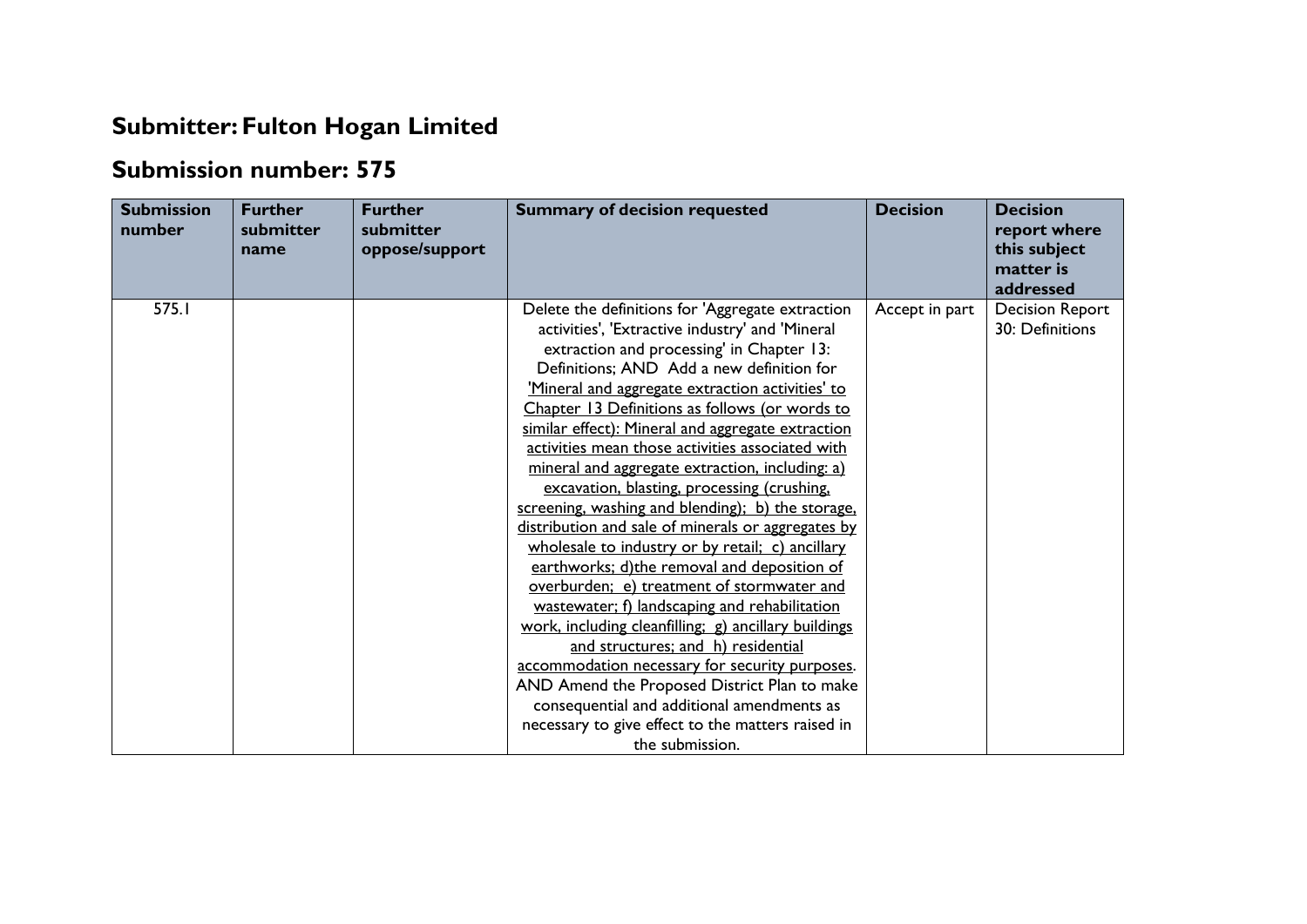| <b>Submission</b><br>number | <b>Further</b><br>submitter<br>name                                            | <b>Further</b><br>submitter<br>oppose/support | <b>Summary of decision requested</b>                                                                                                                                                                                                                                                                                                                                                                                           | <b>Decision</b> | <b>Decision</b><br>report where<br>this subject<br>matter is<br>addressed         |
|-----------------------------|--------------------------------------------------------------------------------|-----------------------------------------------|--------------------------------------------------------------------------------------------------------------------------------------------------------------------------------------------------------------------------------------------------------------------------------------------------------------------------------------------------------------------------------------------------------------------------------|-----------------|-----------------------------------------------------------------------------------|
| FS1319.3                    | <b>New Zealand</b><br><b>Steel Holdings</b><br>Limited                         | Support                                       |                                                                                                                                                                                                                                                                                                                                                                                                                                | Accept          |                                                                                   |
| FS1198.38                   | <b>Bathurst</b><br><b>Resources</b><br>Limited and BT<br><b>Mining Limited</b> | Support                                       |                                                                                                                                                                                                                                                                                                                                                                                                                                | Accept          |                                                                                   |
| FS1292.11                   | <b>McPherson</b><br><b>Resources</b><br>Limited                                | Support                                       |                                                                                                                                                                                                                                                                                                                                                                                                                                | Accept          |                                                                                   |
| FS1332.22                   | Winstone<br>Aggregates                                                         | Support                                       |                                                                                                                                                                                                                                                                                                                                                                                                                                | Accept          |                                                                                   |
| FS1377.141                  | <b>Havelock</b><br><b>Village Limited</b>                                      | Support                                       |                                                                                                                                                                                                                                                                                                                                                                                                                                | Accept          |                                                                                   |
| 575.2                       |                                                                                |                                               | Retain Objective 3.2.1 - Significant Natural<br>Areas.                                                                                                                                                                                                                                                                                                                                                                         | Accept          | <b>Decision</b><br><b>Report 9:</b><br><b>Significant</b><br><b>Natural Areas</b> |
| FS1332.23                   | Winstone<br>Aggregates                                                         | Support                                       |                                                                                                                                                                                                                                                                                                                                                                                                                                | Accept          |                                                                                   |
| 575.3                       |                                                                                |                                               | Retain Objective 3.3.1 Outstanding natural<br>features and landscapes, except for the<br>amendments sought below AND Amend<br>Objective 3.3.1 - Outstanding Natural Features<br>and Landscapes, as follows (or words to similar<br>effect): (a) Outstanding Natural Features and<br>Outstanding Natural Landscapes and their<br>attributes are recognised and protected from<br>inappropriate subdivision, use and development | Reject          | <b>Decision</b><br>Report 10:<br>Landscapes                                       |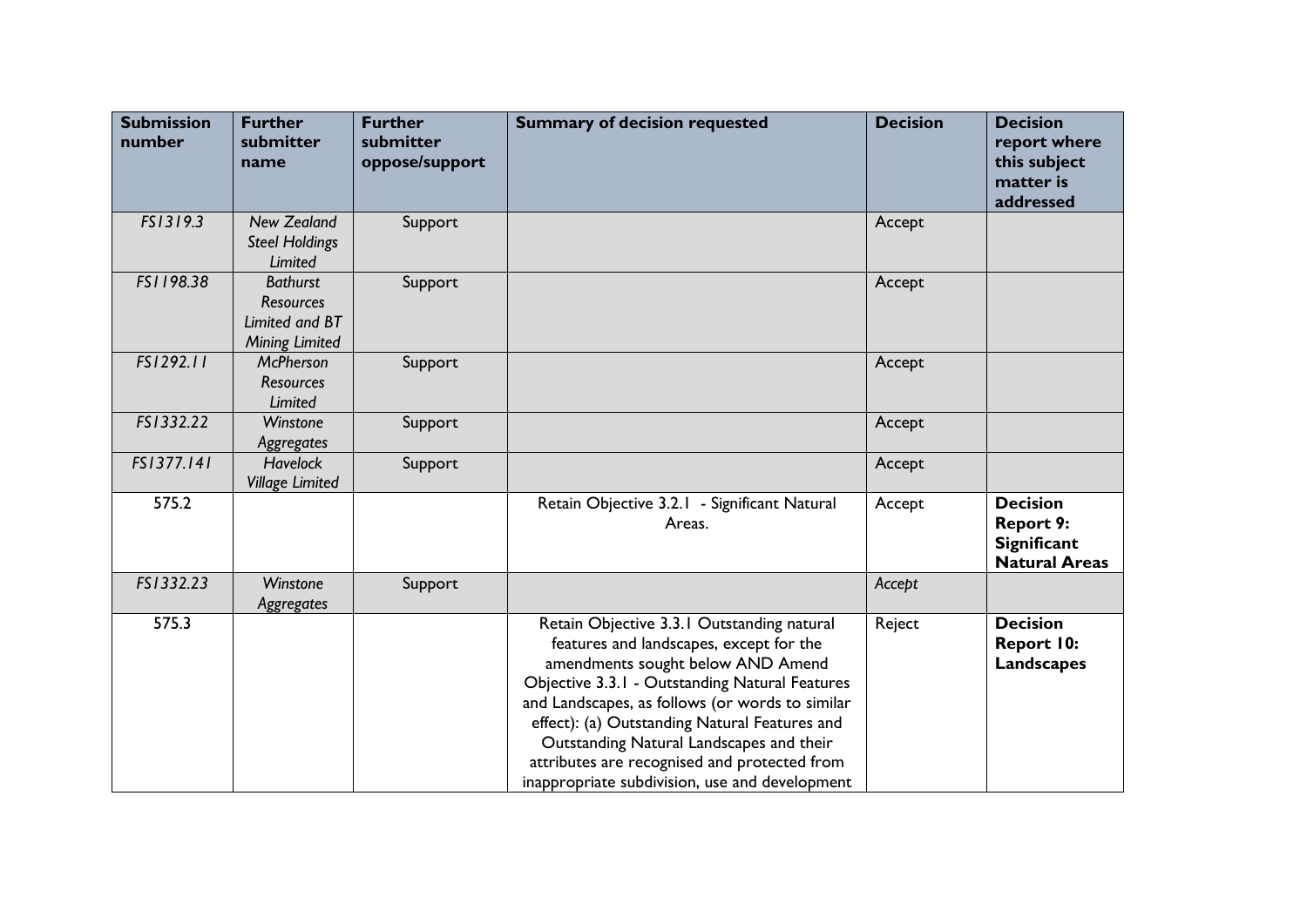| <b>Submission</b><br>number | <b>Further</b><br>submitter<br>name                    | <b>Further</b><br>submitter<br>oppose/support | <b>Summary of decision requested</b>                                                                                                                                                                                                                                                                                                                                                                                                                                                                                                                                                  | <b>Decision</b> | <b>Decision</b><br>report where<br>this subject<br>matter is<br>addressed |
|-----------------------------|--------------------------------------------------------|-----------------------------------------------|---------------------------------------------------------------------------------------------------------------------------------------------------------------------------------------------------------------------------------------------------------------------------------------------------------------------------------------------------------------------------------------------------------------------------------------------------------------------------------------------------------------------------------------------------------------------------------------|-----------------|---------------------------------------------------------------------------|
|                             |                                                        |                                               | excluding any legally established mineral or<br>aggregate extraction activities. AND Amend the<br>Proposed District Plan to make consequential<br>and additional amendments as necessary to give<br>effect to the matters raised in the submission.                                                                                                                                                                                                                                                                                                                                   |                 |                                                                           |
| FS1332.24                   | Winstone<br>Aggregates                                 | Support                                       |                                                                                                                                                                                                                                                                                                                                                                                                                                                                                                                                                                                       | Reject          | <b>Decision</b><br><b>Report 10:</b><br><b>Landscapes</b>                 |
| 575.4                       |                                                        |                                               | Retain Objective 3.4.1, provided that the<br>Significant Natural Areas, Outstanding Natural<br>Features and Outstanding Natural Landscapes<br>are removed as sought elsewhere in the<br>submission.                                                                                                                                                                                                                                                                                                                                                                                   | Reject          | <b>Decision</b><br><b>Report 10:</b><br><b>Landscapes</b>                 |
| 575.5                       |                                                        |                                               | Retain Objective 5.4.1 - Minerals and extractive<br>industries, except for the amendments sought<br>below AND Amend Objective 5.4.1 - Minerals<br>and extractive industries, as follows (or words to<br>similar effect): Mineral resource use and mineral<br>and aggregate extraction activities provides<br>economic, social and environmental benefits to<br>the district and these activities are protected.<br>AND Amend the Proposed District Plan to make<br>consequential and additional amendments as<br>necessary to give effect to the matters raised in<br>the submission. | Accept in Part  | <b>Decision</b><br><b>Report 22:</b><br><b>Rural Zone</b>                 |
| FS1319.4                    | <b>New Zealand</b><br><b>Steel Holdings</b><br>Limited | Support                                       |                                                                                                                                                                                                                                                                                                                                                                                                                                                                                                                                                                                       | Accept in Part  |                                                                           |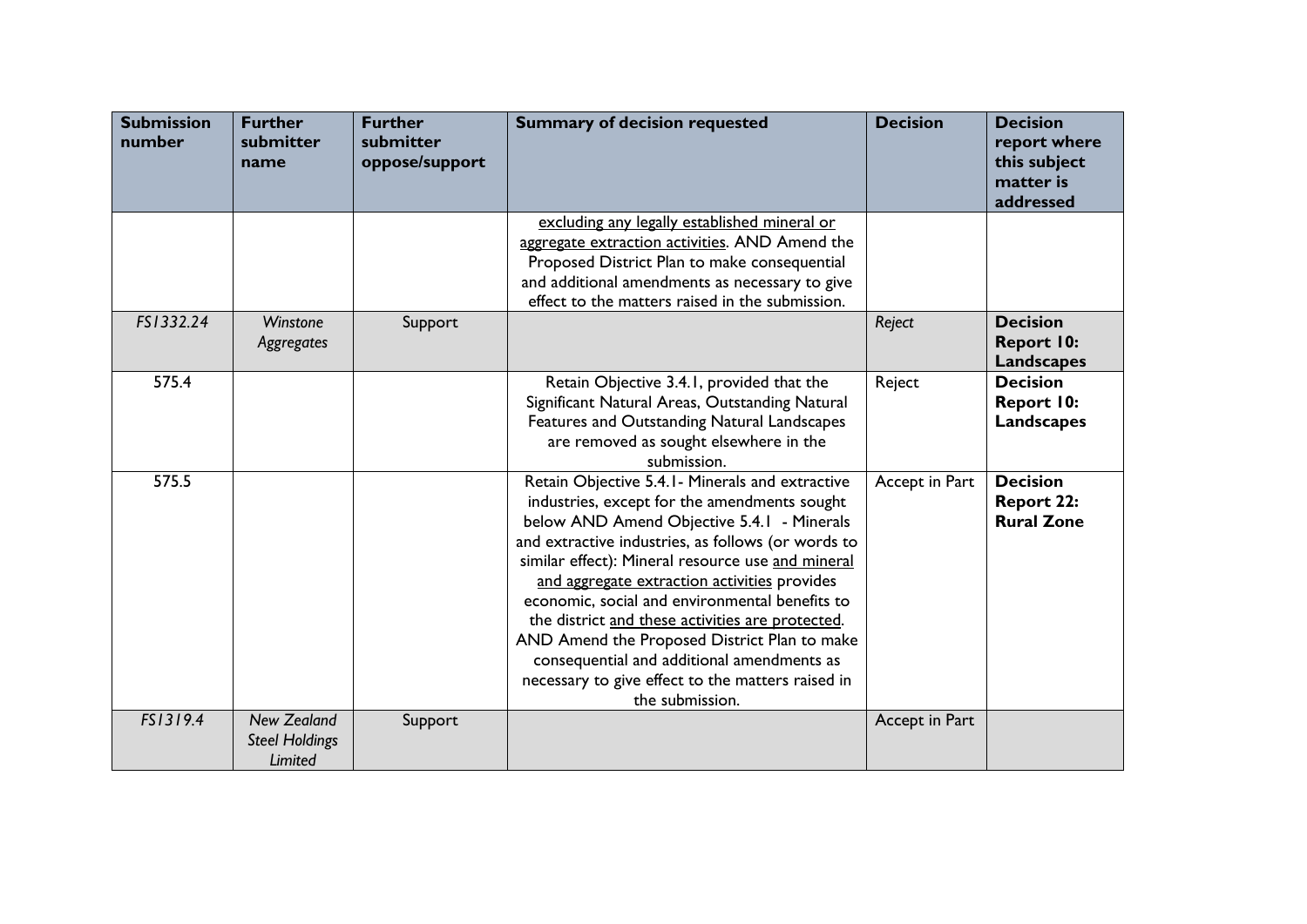| <b>Submission</b><br>number | <b>Further</b><br>submitter<br>name                                            | <b>Further</b><br>submitter<br>oppose/support | <b>Summary of decision requested</b>                                                                                                                                                                                                                                                                                                                                                                                                                                                                                                                                                           | <b>Decision</b> | <b>Decision</b><br>report where<br>this subject<br>matter is<br>addressed         |
|-----------------------------|--------------------------------------------------------------------------------|-----------------------------------------------|------------------------------------------------------------------------------------------------------------------------------------------------------------------------------------------------------------------------------------------------------------------------------------------------------------------------------------------------------------------------------------------------------------------------------------------------------------------------------------------------------------------------------------------------------------------------------------------------|-----------------|-----------------------------------------------------------------------------------|
| FS1292.55                   | <b>McPherson</b><br><b>Resources</b><br>Limited                                | Support                                       |                                                                                                                                                                                                                                                                                                                                                                                                                                                                                                                                                                                                | Accept in Part  |                                                                                   |
| FS1332.25                   | Winstone<br>Aggregates                                                         | Support                                       |                                                                                                                                                                                                                                                                                                                                                                                                                                                                                                                                                                                                | Accept in Part  |                                                                                   |
| FS1377.142                  | <b>Havelock</b><br><b>Village Limited</b>                                      | Support                                       |                                                                                                                                                                                                                                                                                                                                                                                                                                                                                                                                                                                                | Accept in Part  |                                                                                   |
| 575.6                       |                                                                                |                                               | Retain Policy 3.2.2 (b) Identify and Recognise,<br>except for the amendments sought below. AND<br>Amend Policy 3.2.2 (b) Identify and Recognise, as<br>follows (or words to similar effect): (b)<br>Recognise and protect Significant Natural Areas<br>by ensuring the characteristics that contribute to<br>their significance are not adversely affected by<br>activities other than mineral and aggregate<br>extraction. AND Amend the Proposed District<br>Plan to make consequential and additional<br>amendments as necessary to give effect to the<br>matters raised in the submission. | Accept in Part  | <b>Decision</b><br><b>Report 9:</b><br><b>Significant</b><br><b>Natural Areas</b> |
| FS1319.5                    | <b>New Zealand</b><br><b>Steel Holdings</b><br>Limited                         | Support                                       |                                                                                                                                                                                                                                                                                                                                                                                                                                                                                                                                                                                                | Accept in Part  |                                                                                   |
| FS1198.10                   | <b>Bathurst</b><br><b>Resources</b><br>Limited and BT<br><b>Mining Limited</b> | Support                                       |                                                                                                                                                                                                                                                                                                                                                                                                                                                                                                                                                                                                | Accept in Part  |                                                                                   |
| FS1292.21                   | <b>McPherson</b><br><b>Resources</b><br>Limited                                | Support                                       |                                                                                                                                                                                                                                                                                                                                                                                                                                                                                                                                                                                                | Accept in Part  |                                                                                   |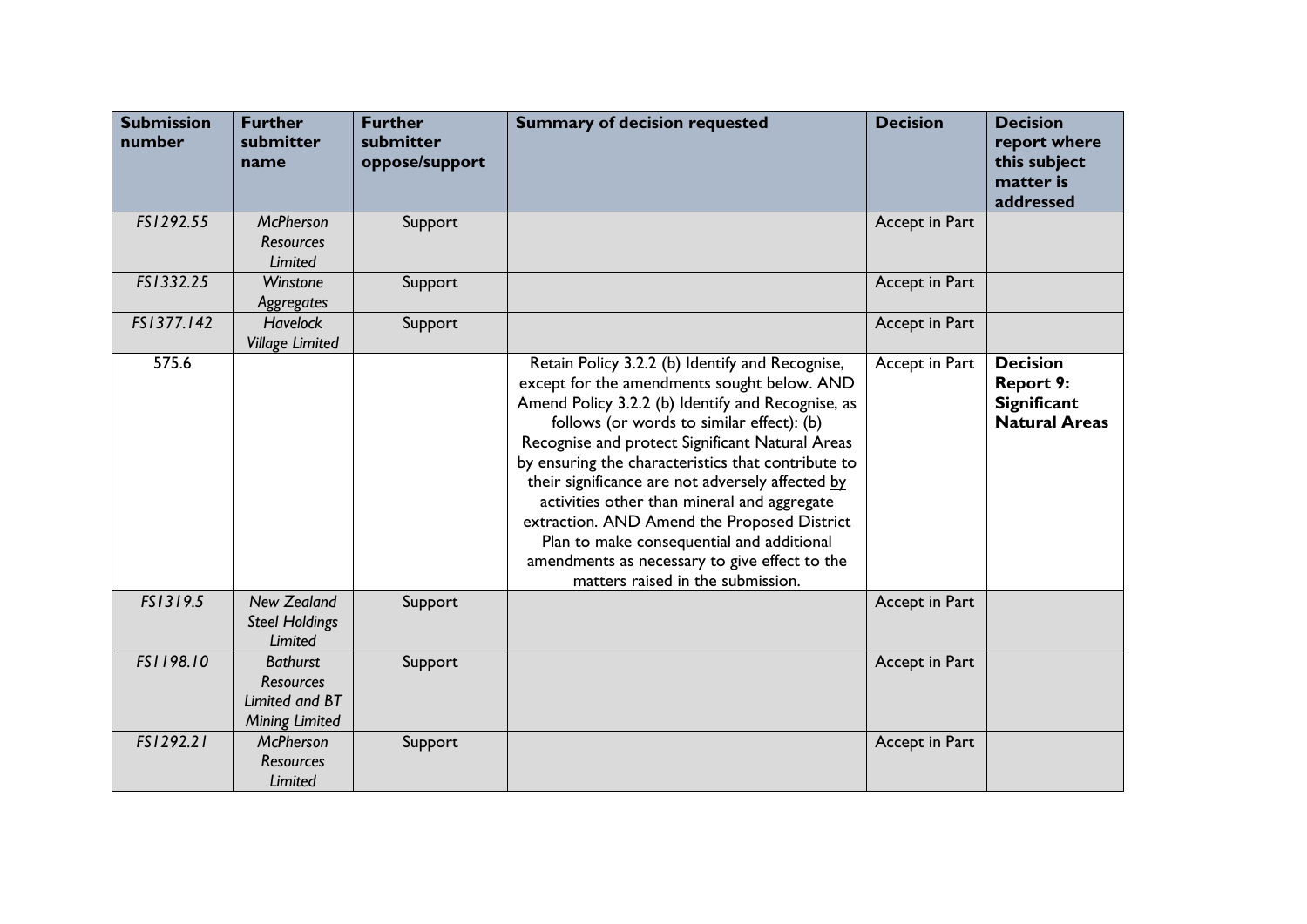| <b>Submission</b><br>number | <b>Further</b><br>submitter<br>name                                            | <b>Further</b><br>submitter<br>oppose/support | <b>Summary of decision requested</b>                                                                                                                                                                                                                                                                                                                                                                                                                                                                                                       | <b>Decision</b> | <b>Decision</b><br>report where<br>this subject<br>matter is<br>addressed         |
|-----------------------------|--------------------------------------------------------------------------------|-----------------------------------------------|--------------------------------------------------------------------------------------------------------------------------------------------------------------------------------------------------------------------------------------------------------------------------------------------------------------------------------------------------------------------------------------------------------------------------------------------------------------------------------------------------------------------------------------------|-----------------|-----------------------------------------------------------------------------------|
| FS1293.33                   | Department of<br>Conservation                                                  | Oppose                                        |                                                                                                                                                                                                                                                                                                                                                                                                                                                                                                                                            | Accept in Part  |                                                                                   |
| FS1332.26                   | Winstone<br>Aggregates                                                         | Support                                       |                                                                                                                                                                                                                                                                                                                                                                                                                                                                                                                                            | Accept in Part  |                                                                                   |
| FS1377.143                  | <b>Havelock</b><br><b>Village Limited</b>                                      | Support                                       |                                                                                                                                                                                                                                                                                                                                                                                                                                                                                                                                            | Accept in Part  |                                                                                   |
| 575.7                       |                                                                                |                                               | Retain Policy 3.2.3 Management hierarchy,<br>except for the amendments sought below. AND<br>Amend Policy 3.2.3 Management hierarchy, as<br>follows: (i) avoiding the significant adverse effects<br>of vegetation clearance and the disturbance of<br>habitats unless specific activities need to be<br>enabled such as mineral and aggregate extraction<br>activities: AND Amend the Proposed District<br>Plan to make consequential and additional<br>amendments as necessary to give effect to the<br>matters raised in the submission. | Accept in Part  | <b>Decision</b><br><b>Report 9:</b><br><b>Significant</b><br><b>Natural Areas</b> |
| FS1319.6                    | <b>New Zealand</b><br><b>Steel Holdings</b><br>Limited                         | Support                                       |                                                                                                                                                                                                                                                                                                                                                                                                                                                                                                                                            | Accept in Part  |                                                                                   |
| FS1198.11                   | <b>Bathurst</b><br><b>Resources</b><br>Limited and BT<br><b>Mining Limited</b> | Support                                       |                                                                                                                                                                                                                                                                                                                                                                                                                                                                                                                                            | Accept in Part  |                                                                                   |
| FS1292.25                   | <b>McPherson</b><br><b>Resources</b><br>Limited                                | Support                                       |                                                                                                                                                                                                                                                                                                                                                                                                                                                                                                                                            | Accept in Part  |                                                                                   |
| FS1293.34                   | Department of<br>Conservation                                                  | Oppose                                        |                                                                                                                                                                                                                                                                                                                                                                                                                                                                                                                                            | Accept in Part  |                                                                                   |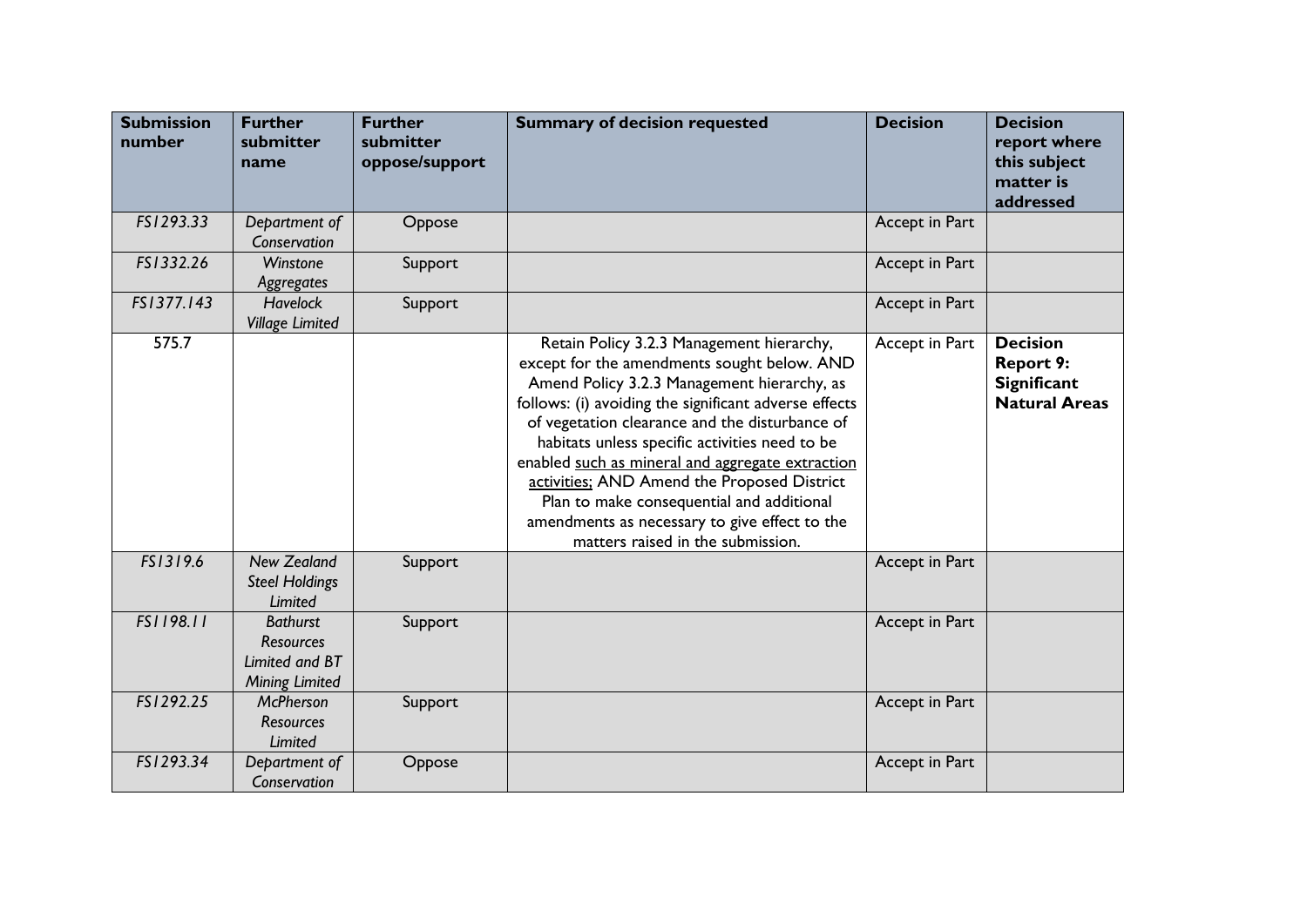| <b>Submission</b><br>number | <b>Further</b><br>submitter<br>name                                            | <b>Further</b><br>submitter<br>oppose/support | <b>Summary of decision requested</b>                                                                                                                                                                                                                                                                                                                                                                                                       | <b>Decision</b> | <b>Decision</b><br>report where<br>this subject<br>matter is<br>addressed         |
|-----------------------------|--------------------------------------------------------------------------------|-----------------------------------------------|--------------------------------------------------------------------------------------------------------------------------------------------------------------------------------------------------------------------------------------------------------------------------------------------------------------------------------------------------------------------------------------------------------------------------------------------|-----------------|-----------------------------------------------------------------------------------|
| FS1332.27                   | Winstone<br>Aggregates                                                         | Support                                       |                                                                                                                                                                                                                                                                                                                                                                                                                                            | Accept in Part  |                                                                                   |
| 575.8                       |                                                                                |                                               | Retain Policy 3.2.4 Biodiversity offsetting.                                                                                                                                                                                                                                                                                                                                                                                               | Accept in Part  | <b>Decision</b><br><b>Report 9:</b><br><b>Significant</b><br><b>Natural Areas</b> |
| FS1198.14                   | <b>Bathurst</b><br><b>Resources</b><br>Limited and BT<br><b>Mining Limited</b> | Support                                       |                                                                                                                                                                                                                                                                                                                                                                                                                                            | Accept in Part  |                                                                                   |
| FS1292.30                   | <b>McPherson</b><br><b>Resources</b><br><b>Limited</b>                         | Support                                       |                                                                                                                                                                                                                                                                                                                                                                                                                                            | Accept in Part  |                                                                                   |
| 575.9                       |                                                                                |                                               | Retain Policy 3.2.7 Managing Significant Natural<br>Areas, except for the amendments sought below.<br>AND Amend Policy 3.2.7 (a)(v) Managing<br>Significant Natural Areas, as follows (or words to<br>similar effect): (v) avoiding physical and-legal<br>fragmentation AND Amend the Proposed<br>District Plan to make consequential and<br>additional amendments as necessary to give<br>effect to the matters raised in the submission. | Reject          | <b>Decision</b><br><b>Report 9:</b><br><b>Significant</b><br><b>Natural Areas</b> |
| FS1292.33                   | <b>McPherson</b><br><b>Resources</b><br>Limited                                | Support                                       |                                                                                                                                                                                                                                                                                                                                                                                                                                            | Reject          |                                                                                   |
| FS1293.35                   | Department of<br>Conservation                                                  | Oppose                                        |                                                                                                                                                                                                                                                                                                                                                                                                                                            | Accept          |                                                                                   |
| FS1332.28                   | Winstone<br>Aggregates                                                         | Support                                       |                                                                                                                                                                                                                                                                                                                                                                                                                                            | Reject          |                                                                                   |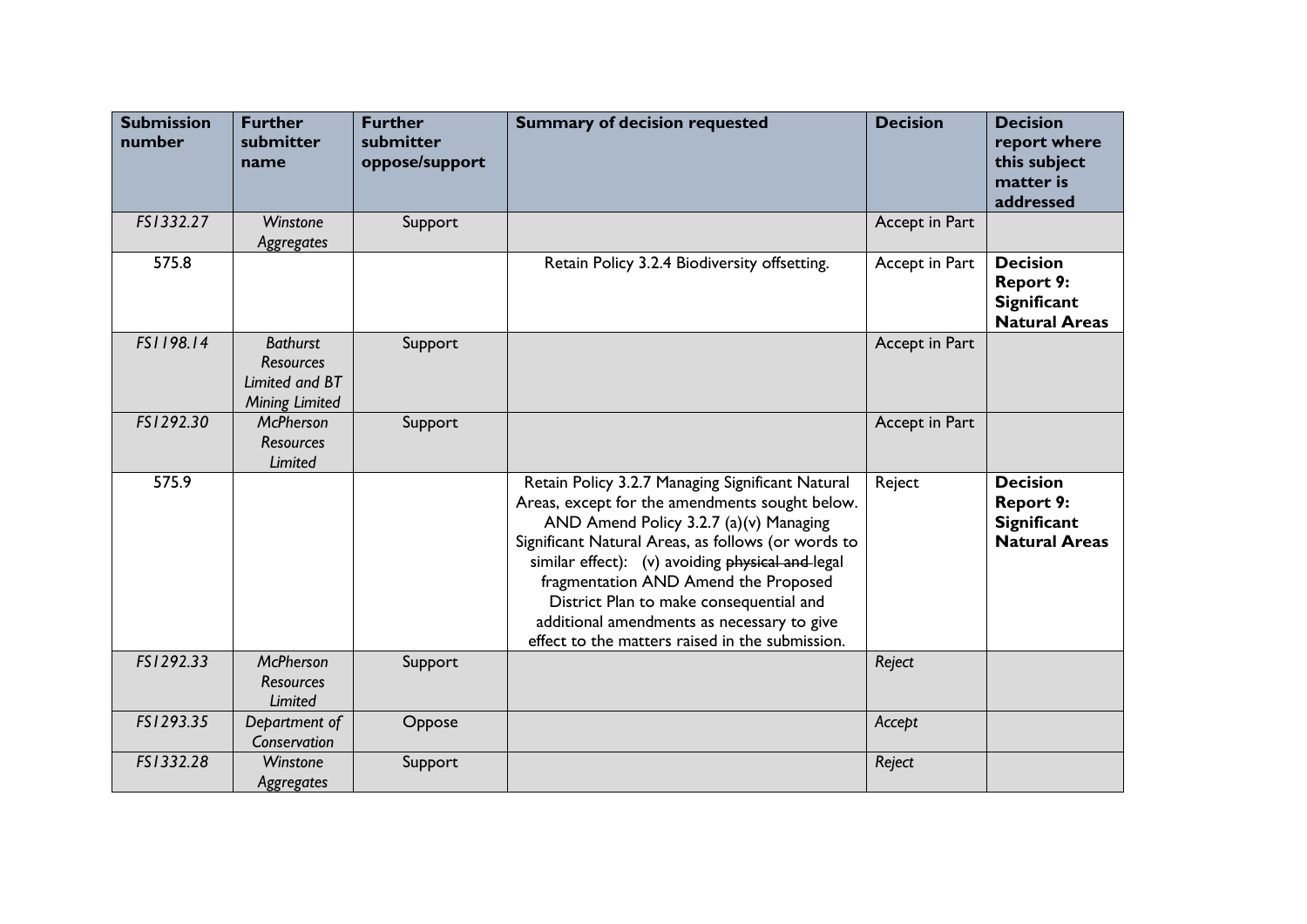| <b>Submission</b><br>number | <b>Further</b><br>submitter<br>name                                               | <b>Further</b><br>submitter<br>oppose/support | <b>Summary of decision requested</b>                                                                                                                                                                                                                               | <b>Decision</b> | <b>Decision</b><br>report where<br>this subject<br>matter is<br>addressed |
|-----------------------------|-----------------------------------------------------------------------------------|-----------------------------------------------|--------------------------------------------------------------------------------------------------------------------------------------------------------------------------------------------------------------------------------------------------------------------|-----------------|---------------------------------------------------------------------------|
| 575.10                      |                                                                                   |                                               | Retain Policy 3.3.2 - Recognising values and<br>qualities, provided that the Significant Natural<br>Areas, Outstanding Natural Features and<br>Outstanding Natural Landscapes are removed as<br>sought elsewhere in the submission.                                | Accept in part  | <b>Decision</b><br><b>Report 10:</b><br><b>Landscapes</b>                 |
| FS1019.1                    | Peter Ayson on<br>behalf of<br>Ngaruawahia<br><b>Action Group</b>                 | Oppose                                        |                                                                                                                                                                                                                                                                    | Accept in part  | <b>Decision</b><br><b>Report 10:</b><br><b>Landscapes</b>                 |
| 575.11                      |                                                                                   |                                               | Retain Policy 3.3.3 Protection from<br>inappropriate subdivision, use and development,<br>provided that the Significant Natural Areas,<br>Outstanding Natural Features and Outstanding<br>Natural Landscapes are removed as sought<br>elsewhere in the submission. | Accept in part  | <b>Decision</b><br>Report 10:<br><b>Landscapes</b>                        |
| FS1027.3                    | Peter Ayson on<br>behalf of<br>Ngaruawahia<br><b>Action Group</b><br>Incorporated | Oppose                                        |                                                                                                                                                                                                                                                                    | Accept in part  | <b>Decision</b><br><b>Report 10:</b><br><b>Landscapes</b>                 |
| FS1027.4                    | Peter Ayson on<br>behalf of<br>Ngaruawahia<br><b>Action Group</b><br>Incorporated | Oppose                                        |                                                                                                                                                                                                                                                                    | Accept in part  | <b>Decision</b><br><b>Report 10:</b><br><b>Landscapes</b>                 |
| 575.12                      |                                                                                   |                                               | Retain 3.3.4 Policy The relationships of Maaori<br>with natural resources and land, provided that<br>the Significant Natural Areas, Outstanding<br>Natural Features and Outstanding Natural                                                                        | Accept          | <b>Decision</b><br><b>Report 10:</b><br><b>Landscapes</b>                 |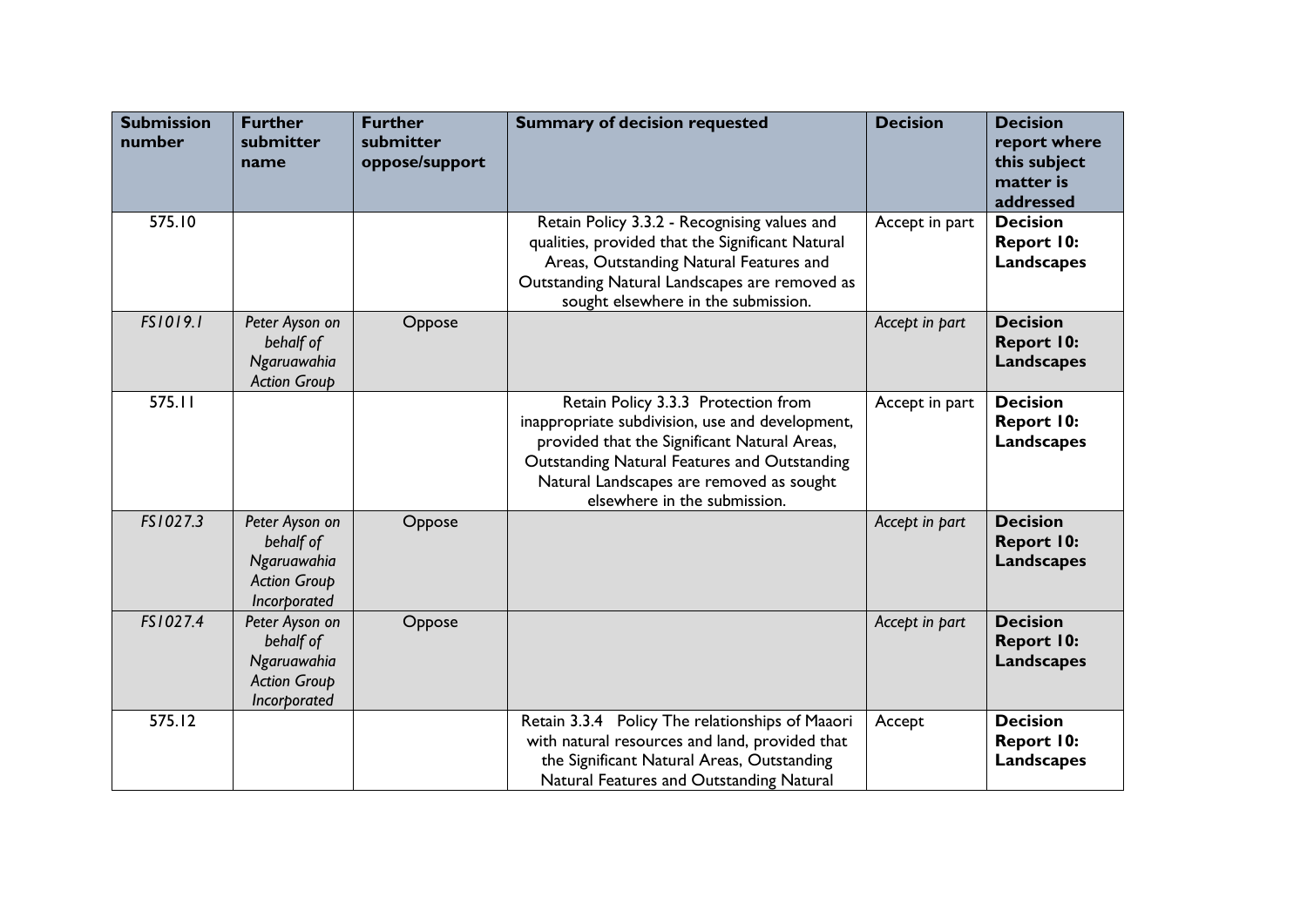| <b>Submission</b><br>number | <b>Further</b><br>submitter<br>name | <b>Further</b><br>submitter<br>oppose/support | <b>Summary of decision requested</b>                                                              | <b>Decision</b> | <b>Decision</b><br>report where<br>this subject<br>matter is<br>addressed |
|-----------------------------|-------------------------------------|-----------------------------------------------|---------------------------------------------------------------------------------------------------|-----------------|---------------------------------------------------------------------------|
|                             |                                     |                                               | Landscapes are removed as sought elsewhere in                                                     |                 |                                                                           |
|                             |                                     |                                               | the submission.                                                                                   |                 |                                                                           |
| 575.13                      |                                     |                                               | Retain Policy 3.4.3 Maintaining and enhancing                                                     | Reject          | <b>Decision</b>                                                           |
|                             |                                     |                                               | Significant Amenity Landscapes, provided that the                                                 |                 | Report 10:                                                                |
|                             |                                     |                                               | Significant Amenity Landscape overlay is                                                          |                 | Landscapes                                                                |
|                             |                                     |                                               | removed, as sought elsewhere in the submission.                                                   |                 |                                                                           |
| 575.14                      |                                     |                                               | Retain Policy 5.4.2 Access to minerals and                                                        | Accept in Part  | <b>Decision</b>                                                           |
|                             |                                     |                                               | extractive industries, except for the amendments                                                  |                 | <b>Report 22:</b>                                                         |
|                             |                                     |                                               | sought below AND Amend Policy 5.4.2 (a) and                                                       |                 | <b>Rural Zone</b>                                                         |
|                             |                                     |                                               | (b) Access to minerals and extractive industries,                                                 |                 |                                                                           |
|                             |                                     |                                               | as follows (or words to similar effect):                                                          |                 |                                                                           |
|                             |                                     |                                               | Enable extractive industries provided that                                                        |                 |                                                                           |
|                             |                                     |                                               | adverse effects are avoided, remedied or                                                          |                 |                                                                           |
|                             |                                     |                                               | mitigated insofar as it is reasonable and                                                         |                 |                                                                           |
|                             |                                     |                                               | practicable while still ensuring that the industry                                                |                 |                                                                           |
|                             |                                     |                                               | remains viable.<br>Protect access                                                                 |                 |                                                                           |
|                             |                                     |                                               | to, and extraction of, mineral resources by:                                                      |                 |                                                                           |
|                             |                                     |                                               | Identifying lawfully established extractive                                                       |                 |                                                                           |
|                             |                                     |                                               | industries in or outside of Aggregate Extraction<br>Areas and Coal Mining Areas on planning maps; |                 |                                                                           |
|                             |                                     |                                               | Identifying the site of a potential extractive                                                    |                 |                                                                           |
|                             |                                     |                                               | industry within or outside of an Aggregate                                                        |                 |                                                                           |
|                             |                                     |                                               | Resource Area on planning maps;                                                                   |                 |                                                                           |
|                             |                                     |                                               | AND Amend the Proposed District Plan to make                                                      |                 |                                                                           |
|                             |                                     |                                               | consequential and additional amendments as                                                        |                 |                                                                           |
|                             |                                     |                                               | necessary to give effect to the matters raised in                                                 |                 |                                                                           |
|                             |                                     |                                               | the submission.                                                                                   |                 |                                                                           |
| FS1319.7                    | <b>New Zealand</b>                  | Support                                       |                                                                                                   | Accept in Part  |                                                                           |
|                             | <b>Steel Holdings</b><br>Limited    |                                               |                                                                                                   |                 |                                                                           |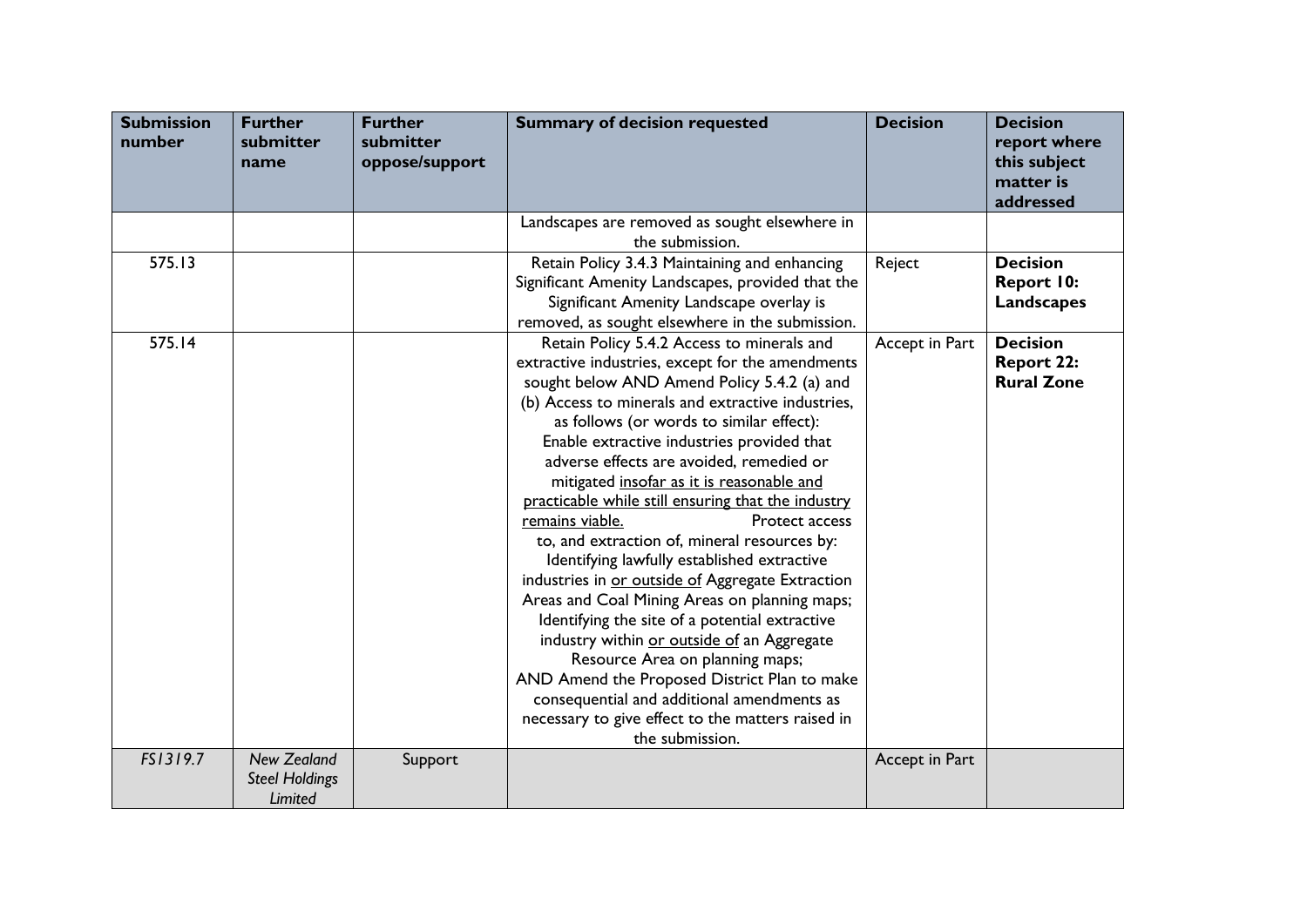| <b>Submission</b><br>number | <b>Further</b><br>submitter<br>name                                               | <b>Further</b><br>submitter<br>oppose/support | <b>Summary of decision requested</b>                                                                                                                                                                                                                                                                                                                                                                                                                                                                                                                                                                             | <b>Decision</b> | <b>Decision</b><br>report where<br>this subject<br>matter is<br>addressed |
|-----------------------------|-----------------------------------------------------------------------------------|-----------------------------------------------|------------------------------------------------------------------------------------------------------------------------------------------------------------------------------------------------------------------------------------------------------------------------------------------------------------------------------------------------------------------------------------------------------------------------------------------------------------------------------------------------------------------------------------------------------------------------------------------------------------------|-----------------|---------------------------------------------------------------------------|
| FS1292.61                   | <b>McPherson</b><br><b>Resources</b><br>Limited                                   | Support                                       |                                                                                                                                                                                                                                                                                                                                                                                                                                                                                                                                                                                                                  | Accept in Part  |                                                                           |
| FS1332.29                   | Winstone<br>Aggregates                                                            | Support                                       |                                                                                                                                                                                                                                                                                                                                                                                                                                                                                                                                                                                                                  | Accept in Part  |                                                                           |
| FS1377.144                  | <b>Havelock</b><br><b>Village Limited</b>                                         | Support                                       |                                                                                                                                                                                                                                                                                                                                                                                                                                                                                                                                                                                                                  | Accept in Part  |                                                                           |
| 575.15                      |                                                                                   |                                               | Amend Rule 22.1.5 NC2 Non-Complying<br>Activities, as follows (or words to similar effect):<br>(a) A new or not yet lawfully existing (as at the<br>date this plan became operative) extractive<br>industry proposed to be located within all or<br>part of any of the following (i) Outstanding<br>Natural Feature; (ii) Outstanding Natural<br>Landscape; (iii) High Natural Character Area;<br>(iv) Outstanding Natural Character Area. AND<br>Amend the Proposed District Plan to make<br>consequential and additional amendments as<br>necessary to give effect to the matters raised in<br>the submission. | Reject          | <b>Decision</b><br><b>Report 22:</b><br><b>Rural Zone</b>                 |
| FS1027.2                    | Peter Ayson on<br>behalf of<br>Ngaruawahia<br><b>Action Group</b><br>Incorporated | Oppose                                        |                                                                                                                                                                                                                                                                                                                                                                                                                                                                                                                                                                                                                  | Accept          |                                                                           |
| FS1027.7                    | Peter Ayson on<br>behalf of<br>Ngaruawahia<br><b>Action Group</b><br>Incorporated | Oppose                                        |                                                                                                                                                                                                                                                                                                                                                                                                                                                                                                                                                                                                                  | Accept          |                                                                           |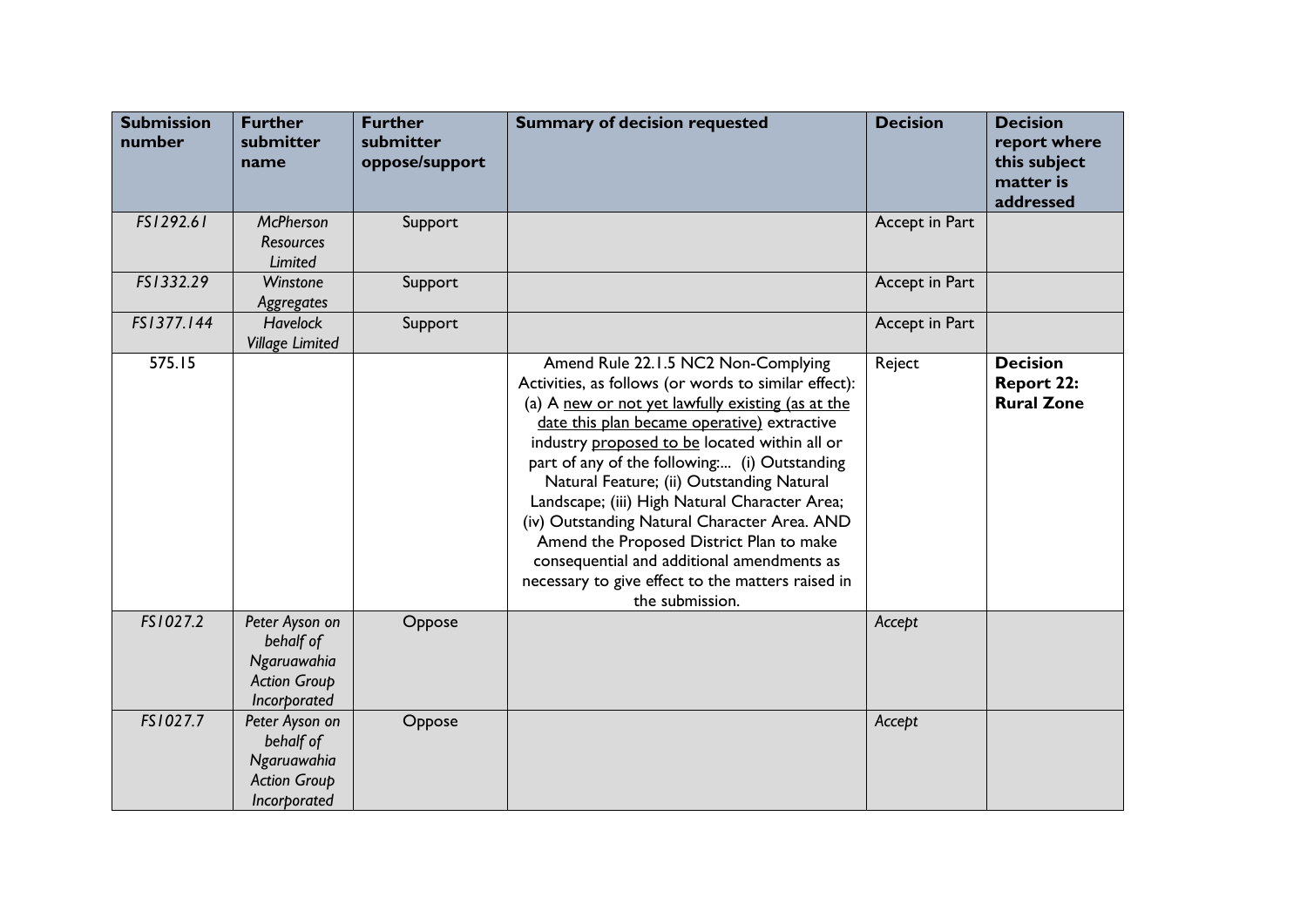| <b>Submission</b><br>number | <b>Further</b><br>submitter<br>name                    | <b>Further</b><br>submitter<br>oppose/support | <b>Summary of decision requested</b>                                                                                                                                                                                                                                                                                                                                                                                                                                                                                                                                                                                                                                                                                                                                                                                                                                             | <b>Decision</b> | <b>Decision</b><br>report where<br>this subject<br>matter is<br>addressed |
|-----------------------------|--------------------------------------------------------|-----------------------------------------------|----------------------------------------------------------------------------------------------------------------------------------------------------------------------------------------------------------------------------------------------------------------------------------------------------------------------------------------------------------------------------------------------------------------------------------------------------------------------------------------------------------------------------------------------------------------------------------------------------------------------------------------------------------------------------------------------------------------------------------------------------------------------------------------------------------------------------------------------------------------------------------|-----------------|---------------------------------------------------------------------------|
| FS1146.13                   | <b>Gleeson</b><br><b>Quarries Huntly</b><br>Limited    | Support                                       |                                                                                                                                                                                                                                                                                                                                                                                                                                                                                                                                                                                                                                                                                                                                                                                                                                                                                  | Reject          |                                                                           |
| 575.16                      |                                                        |                                               | Add a new rule to Section 22.2.1 - Noise,<br>(22.2.1.4), as follows (or words to similar effect):<br>NOISE - MINERAL AND AGGREGATE<br><b>EXTRACTION ACTIVITIES Any noise created</b><br>by a mineral or aggregate extraction activities is<br>permitted provided that if measured at the<br>notional boundary of any dwelling which existed<br>at [insert date of plan becoming operative], does<br>55dBA (L10) 7am to 7pm<br>not exceed:<br>Monday to Friday;<br>55dBA (L10) 7am to<br>6pm Saturday;<br>50dBA (L10) 7pm to<br>10pm Monday to Friday;<br>50dBA (L10)<br><b>7am to 6pm Sundays and Public Holidays)</b><br>e.<br>45dBA (L10) and 70dBA (Lmax) at all other<br>times including Public Holidays. AND Amend the<br>Proposed District Plan to make consequential<br>and additional amendments as necessary to give<br>effect to the matters raised in the submission. | Reject          | <b>Decision</b><br><b>Report 22:</b><br><b>Rural Zone</b>                 |
| FS1319.8                    | <b>New Zealand</b><br><b>Steel Holdings</b><br>Limited | Support                                       |                                                                                                                                                                                                                                                                                                                                                                                                                                                                                                                                                                                                                                                                                                                                                                                                                                                                                  | Reject          |                                                                           |
| FS1292.70                   | <b>McPherson</b><br><b>Resources</b><br>Limited        | Support                                       |                                                                                                                                                                                                                                                                                                                                                                                                                                                                                                                                                                                                                                                                                                                                                                                                                                                                                  | Reject          |                                                                           |
| FS1332.30                   | Winstone<br>Aggregates                                 | Support                                       |                                                                                                                                                                                                                                                                                                                                                                                                                                                                                                                                                                                                                                                                                                                                                                                                                                                                                  | Reject          |                                                                           |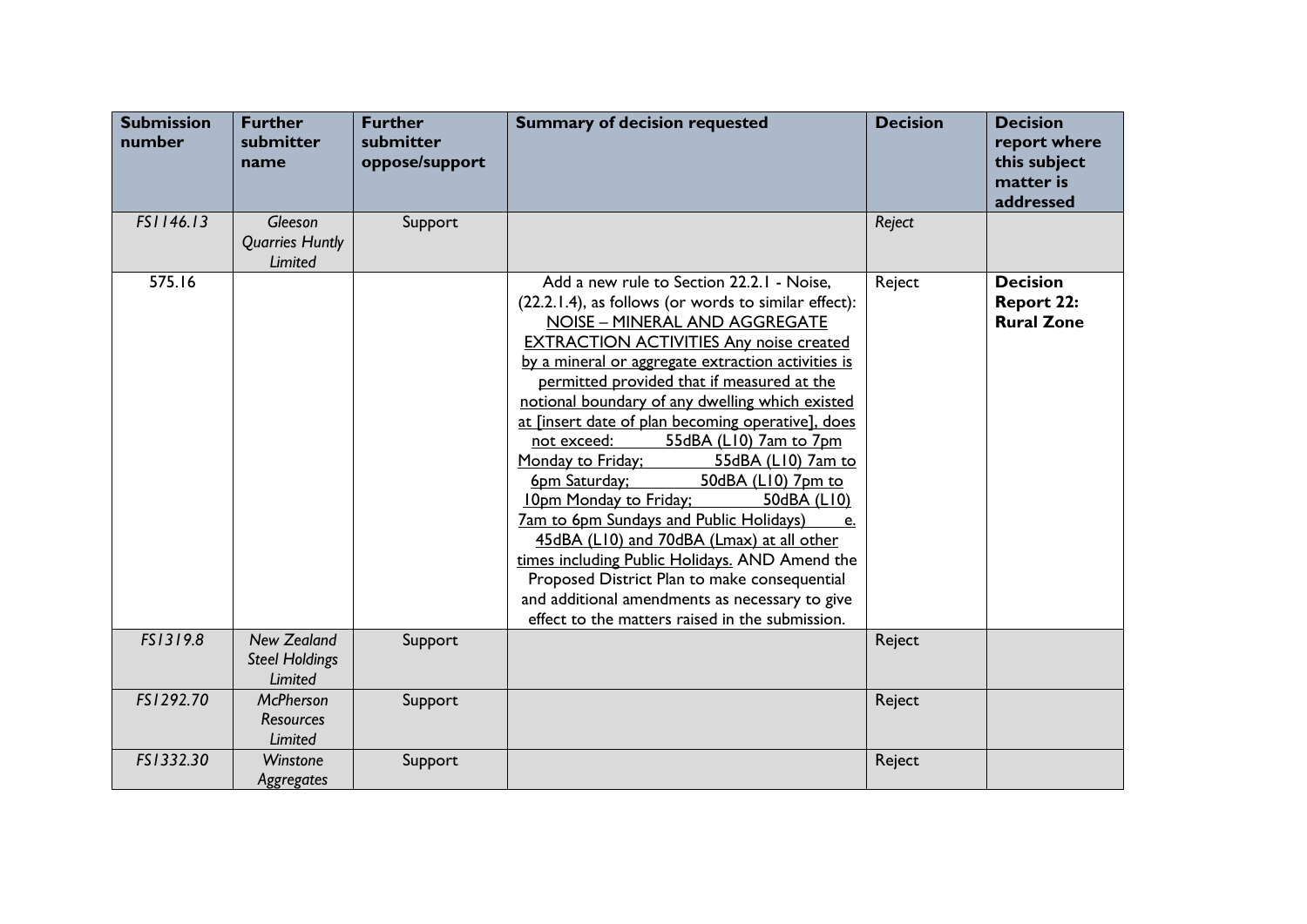| <b>Submission</b><br>number | <b>Further</b><br>submitter<br>name       | <b>Further</b><br>submitter<br>oppose/support | <b>Summary of decision requested</b>                                                                                                                                                                                                                                                                                                                                                                                                                                                                                                                                                                                                                                                                                                                                                                                                                                                                                                                                                                                                                                                                                                                                                                                                                                                                                                                                                | <b>Decision</b> | <b>Decision</b><br>report where<br>this subject<br>matter is<br>addressed |
|-----------------------------|-------------------------------------------|-----------------------------------------------|-------------------------------------------------------------------------------------------------------------------------------------------------------------------------------------------------------------------------------------------------------------------------------------------------------------------------------------------------------------------------------------------------------------------------------------------------------------------------------------------------------------------------------------------------------------------------------------------------------------------------------------------------------------------------------------------------------------------------------------------------------------------------------------------------------------------------------------------------------------------------------------------------------------------------------------------------------------------------------------------------------------------------------------------------------------------------------------------------------------------------------------------------------------------------------------------------------------------------------------------------------------------------------------------------------------------------------------------------------------------------------------|-----------------|---------------------------------------------------------------------------|
| FS1377.145                  | <b>Havelock</b><br><b>Village Limited</b> | Support                                       |                                                                                                                                                                                                                                                                                                                                                                                                                                                                                                                                                                                                                                                                                                                                                                                                                                                                                                                                                                                                                                                                                                                                                                                                                                                                                                                                                                                     | Reject          |                                                                           |
| 575.17                      |                                           |                                               | Add a new rule - Mineral and aggregate<br>extraction activity - vibrations and blasting rules,<br>as follows (or words to similar effects):<br><b>VIBRATION AND BLASTING - MINERAL AND</b><br><b>AGGREGATE EXTRACTION ACTIVITIES</b><br>The measurement of blast noise (airblast) and<br>ground vibration from blasting shall be carried<br>out in accordance with best practice standards.<br>The noise created by the use of explosives<br>measured at a notional boundary of 20 metres<br>from occupied dwellings shall not exceed a peak<br>overall sound pressure of 128 dB.<br>Blasting shall be confined to two occasions per<br>day except where necessary for safety reasons.<br>Where blasting is irregular and the occupiers of<br>neigbouring sites could be alarmed, they shall be<br>advised of pending blasts, at least one hour<br>before any such blast.<br>When blasting,<br>the limit of particle velocity (peak particle<br>velocity) measured on any foundation of an<br>adjacent occupied building not connected with<br>the site, or suitable location adjacent to the<br>building, shall not exceed 25mm/second for<br>commercial buildings or 10mm/second for<br>dwellings and buildings of similar design.<br>Every blast shall be recorded with particular<br>attention to details of charge weight and delay<br>practice. Monitoring using reliable and | Reject          | <b>Decision</b><br><b>Report 22:</b><br><b>Rural Zone</b>                 |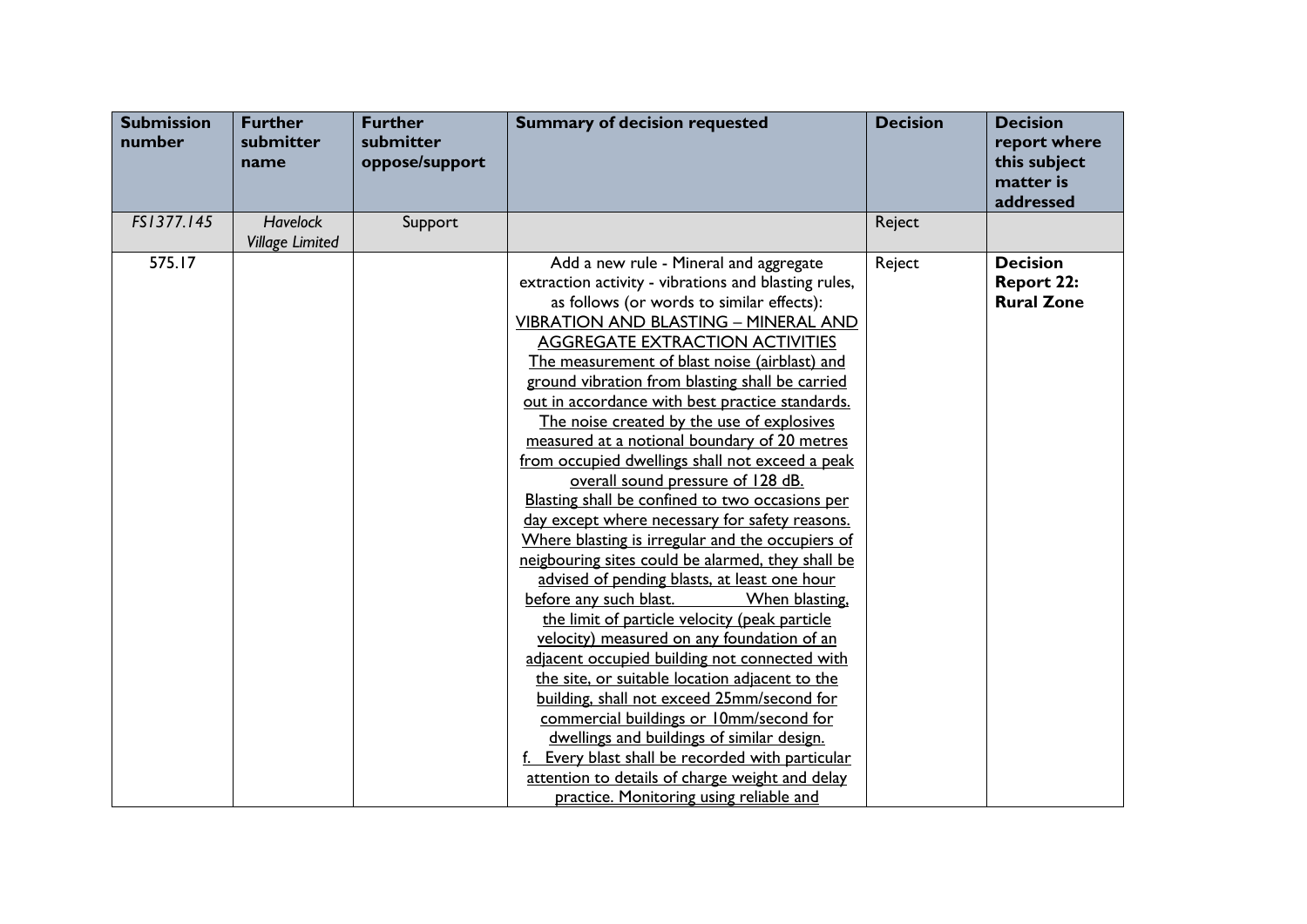| <b>Submission</b><br>number | <b>Further</b><br>submitter<br>name             | <b>Further</b><br>submitter<br>oppose/support | <b>Summary of decision requested</b>                                                                                                                                                                                                                                                                                                                                                                                                                                                                                                                                                                                            | <b>Decision</b> | <b>Decision</b><br>report where<br>this subject<br>matter is<br>addressed |
|-----------------------------|-------------------------------------------------|-----------------------------------------------|---------------------------------------------------------------------------------------------------------------------------------------------------------------------------------------------------------------------------------------------------------------------------------------------------------------------------------------------------------------------------------------------------------------------------------------------------------------------------------------------------------------------------------------------------------------------------------------------------------------------------------|-----------------|---------------------------------------------------------------------------|
|                             |                                                 |                                               | appropriate methods representative of all blasts,<br>at varying distances and various sites of different<br>sensitivity shall be carried out to ensure that<br>clauses ii and vi above are complied with. Blast<br>records and monitoring results shall be made<br>available to the Council on request. AND<br>Amend the Proposed District Plan to make<br>consequential and additional amendments as<br>necessary to give effect to the matters raised in<br>the submission.                                                                                                                                                   |                 |                                                                           |
| FS1292.71                   | <b>McPherson</b><br><b>Resources</b><br>Limited | Support                                       |                                                                                                                                                                                                                                                                                                                                                                                                                                                                                                                                                                                                                                 | Reject          |                                                                           |
| FS1332.31                   | Winstone<br>Aggregates                          | Support                                       |                                                                                                                                                                                                                                                                                                                                                                                                                                                                                                                                                                                                                                 | Reject          |                                                                           |
| 575.18                      |                                                 |                                               | Add a new rule - Mineral and aggregate<br>extraction activity - air emission rules, as follows<br>(or words to similar effect): AIR EMISSIONS -<br>MINERAL AND AGGREGATE EXTRACTION<br><b>ACTIVITIES</b> Subject to any resource consent<br>which may have been obtained, dust or any<br>other airborne contaminant shall not be<br>discharged at a level that is likely to cause a<br>nuisance or affect the amenity values of any<br>property in the area. AND Amend the Proposed<br>District Plan to make consequential and<br>additional amendments as necessary to give<br>effect to the matters raised in the submission. | Reject          | <b>Decision</b><br><b>Report 22:</b><br><b>Rural Zone</b>                 |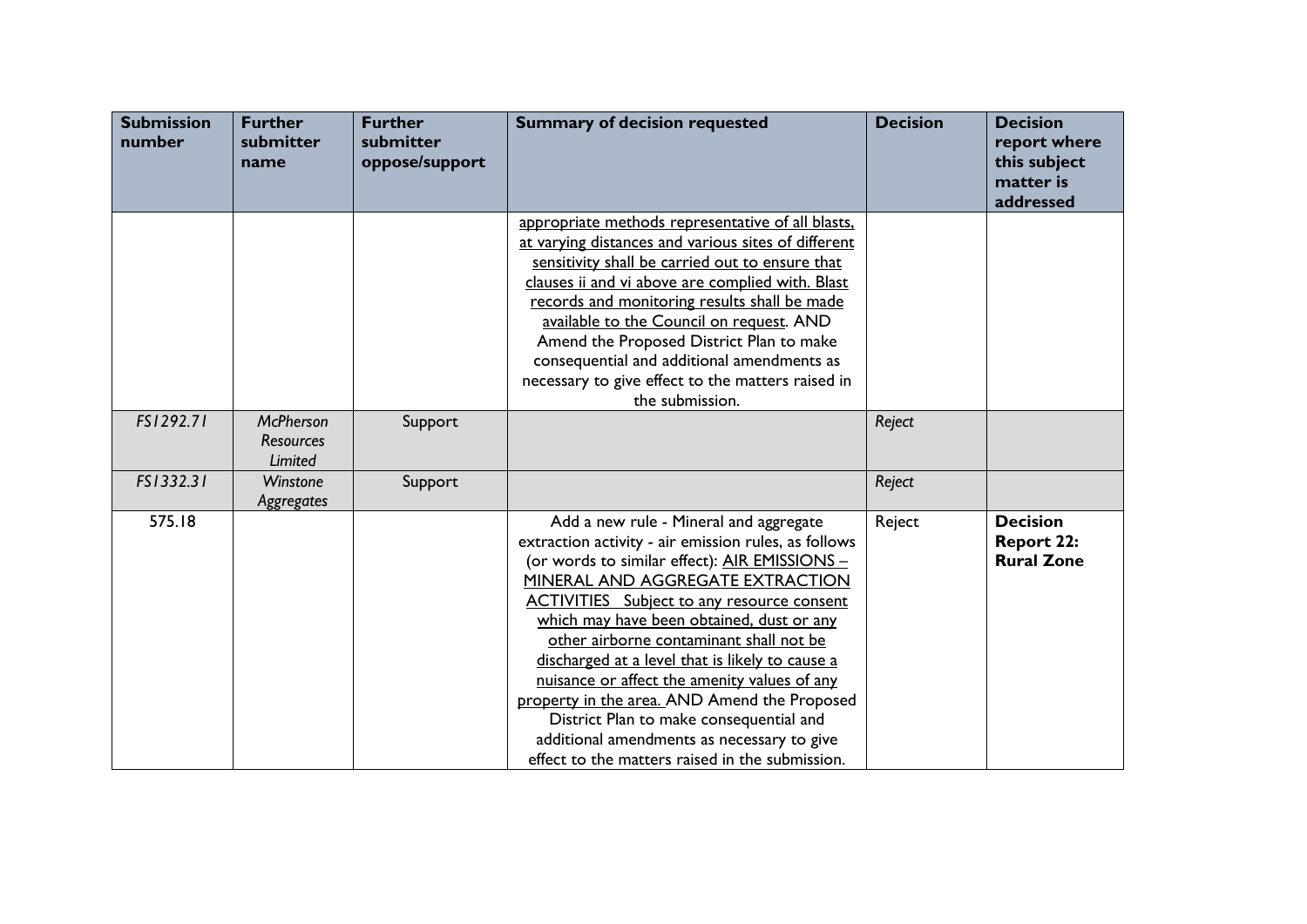| <b>Submission</b><br>number | <b>Further</b><br>submitter<br>name                    | <b>Further</b><br>submitter<br>oppose/support | <b>Summary of decision requested</b>                                                                                                                                                                                                                                                                                                                                                                                        | <b>Decision</b> | <b>Decision</b><br>report where<br>this subject<br>matter is<br>addressed |
|-----------------------------|--------------------------------------------------------|-----------------------------------------------|-----------------------------------------------------------------------------------------------------------------------------------------------------------------------------------------------------------------------------------------------------------------------------------------------------------------------------------------------------------------------------------------------------------------------------|-----------------|---------------------------------------------------------------------------|
| FS1319.9                    | <b>New Zealand</b><br><b>Steel Holdings</b><br>Limited | Oppose                                        |                                                                                                                                                                                                                                                                                                                                                                                                                             | Accept          |                                                                           |
| FS1292.72                   | <b>McPherson</b><br><b>Resources</b><br>Limited        | Support                                       |                                                                                                                                                                                                                                                                                                                                                                                                                             | Reject          |                                                                           |
| FS1332.32                   | Winstone<br>Aggregates                                 | Support                                       |                                                                                                                                                                                                                                                                                                                                                                                                                             | Reject          |                                                                           |
| 575.19                      |                                                        |                                               | Retain Rule 22.2.3.1 (i) Earthworks- General<br>except for the amendments sought below AND<br>Amend Rule 22.2.3 (a)(i) Earthworks as follows<br>(or words to similar effect): (i) Ancillary rural<br>and mineral and aggregate extraction<br>earthworks; AND Amend the Proposed District<br>Plan to make consequential and additional<br>amendments as necessary to give effect to the<br>matters raised in the submission. | Reject          | <b>Decision</b><br><b>Report 22:</b><br><b>Rural Zone</b>                 |
| FS1292.74                   | <b>McPherson</b><br><b>Resources</b><br>Limited        | Support                                       |                                                                                                                                                                                                                                                                                                                                                                                                                             | Reject          |                                                                           |
| FS1319.10                   | <b>New Zealand</b><br><b>Steel Holdings</b><br>Limited | Support                                       |                                                                                                                                                                                                                                                                                                                                                                                                                             | Reject          |                                                                           |
| FS1332.33                   | Winstone<br>Aggregates                                 | Support                                       |                                                                                                                                                                                                                                                                                                                                                                                                                             | Reject          |                                                                           |
| FS1377.146                  | <b>Havelock</b><br><b>Village Limited</b>              | Support                                       |                                                                                                                                                                                                                                                                                                                                                                                                                             | Reject          |                                                                           |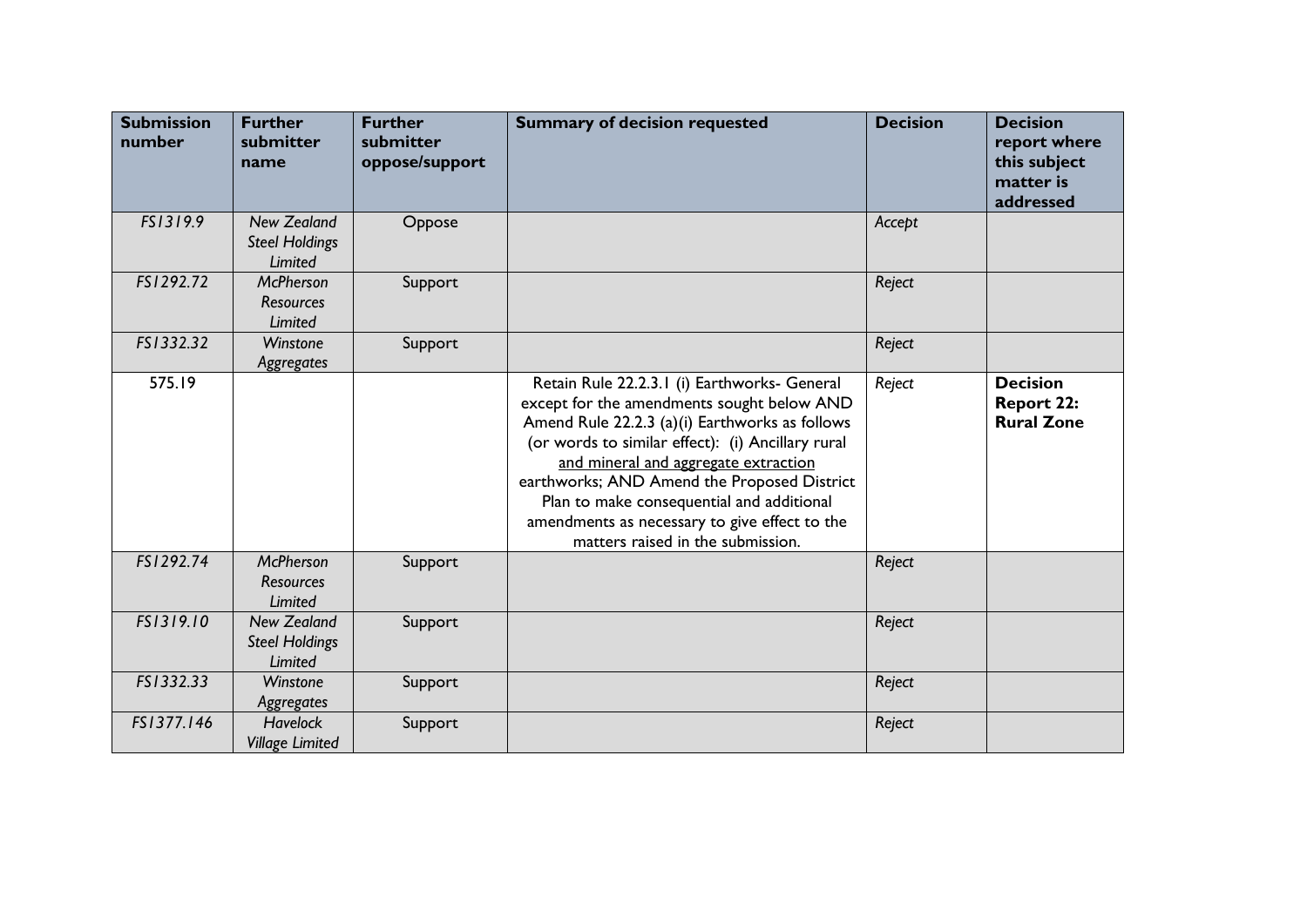| <b>Submission</b><br>number | <b>Further</b><br>submitter<br>name | <b>Further</b><br>submitter<br>oppose/support | <b>Summary of decision requested</b>                                                                                                                                                                                                                                                                                                                                                                                                                                                                                                                                                                                                                                                                                             | <b>Decision</b> | <b>Decision</b><br>report where<br>this subject<br>matter is<br>addressed |
|-----------------------------|-------------------------------------|-----------------------------------------------|----------------------------------------------------------------------------------------------------------------------------------------------------------------------------------------------------------------------------------------------------------------------------------------------------------------------------------------------------------------------------------------------------------------------------------------------------------------------------------------------------------------------------------------------------------------------------------------------------------------------------------------------------------------------------------------------------------------------------------|-----------------|---------------------------------------------------------------------------|
| 575.20                      |                                     |                                               | Retain Rule 22.2.3.4 Earthworks within<br>Landscape and Natural Character Areas OR<br>Amend Rule 22.2.3.4 Earthworks if the Significant<br>Natural Areas, Outstanding Natural Features and<br>Outstanding Natural Landscapes are not<br>removed from Fulton Hogan lawfully existing<br>quarries as sought elsewhere in the submission.<br>AND Amend the Proposed District Plan to make<br>consequential and additional amendments as<br>necessary to give effect to the matters raised in<br>the submission.                                                                                                                                                                                                                     | Accept in part  | <b>Decision</b><br>Report 10:<br><b>Landscapes</b>                        |
| FS1332.34                   | Winstone<br>Aggregates              | Support                                       |                                                                                                                                                                                                                                                                                                                                                                                                                                                                                                                                                                                                                                                                                                                                  | Accept in part  | <b>Decision</b><br>Report 10:<br><b>Landscapes</b>                        |
| 575.21                      |                                     |                                               | Retain Rule 22.3.7.2 (a) Building setback sensitive<br>land use except for the amendments sought<br>below AND Amend Rule 22.3.7.2 (a) Building<br>setbacks sensitive land use, as follows (or word<br>to similar effect): (a) Any building for a sensitive<br>land use must be set back a minimum of (iv)<br>200m from an Aggregate Extraction Area,<br>mineral or aggregate extraction activities<br>containing a sand resource; (v) 500m from an<br>Aggregate Extraction Area, mineral or aggregate<br>extraction activities containing a rock resource;<br>AND Amend the Proposed District Plan to make<br>consequential and additional amendments as<br>necessary to give effect to the matters raised in<br>the submission. | Accept in Part  | <b>Decision</b><br><b>Report 22:</b><br><b>Rural Zone</b>                 |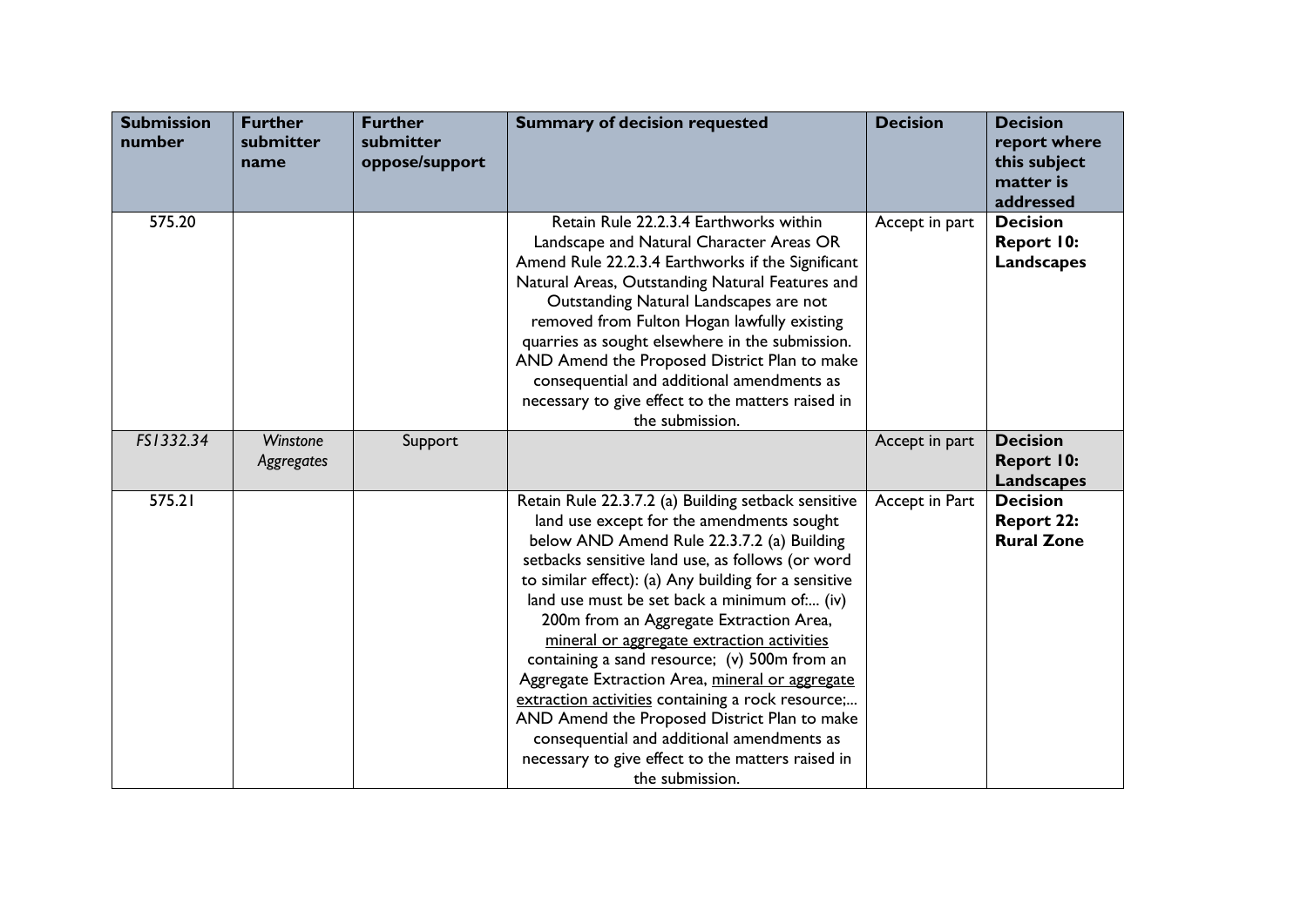| <b>Submission</b><br>number | <b>Further</b><br>submitter<br>name                    | <b>Further</b><br>submitter<br>oppose/support | <b>Summary of decision requested</b>                                                                                                                                                                                                                                                                                                                                                                                                                                                                                                                                                                                                                                                                                                   | <b>Decision</b> | <b>Decision</b><br>report where<br>this subject<br>matter is<br>addressed |
|-----------------------------|--------------------------------------------------------|-----------------------------------------------|----------------------------------------------------------------------------------------------------------------------------------------------------------------------------------------------------------------------------------------------------------------------------------------------------------------------------------------------------------------------------------------------------------------------------------------------------------------------------------------------------------------------------------------------------------------------------------------------------------------------------------------------------------------------------------------------------------------------------------------|-----------------|---------------------------------------------------------------------------|
| FS1292.79                   | <b>McPherson</b><br><b>Resources</b><br><b>Limited</b> | Support                                       |                                                                                                                                                                                                                                                                                                                                                                                                                                                                                                                                                                                                                                                                                                                                        | Accept in Part  |                                                                           |
| FS1332.35                   | Winstone<br>Aggregates                                 | Support                                       |                                                                                                                                                                                                                                                                                                                                                                                                                                                                                                                                                                                                                                                                                                                                        | Accept in Part  |                                                                           |
| 575.22                      |                                                        |                                               | Add a new rule - regarding subdivision, as<br>follows (or words to similar effect):<br>ALLOTMENT BOUNDARY - MINERAL AND<br><b>AGGREGATE EXTRACTION ACTIVITIES</b><br>Subdivision is a restricted discretionary activity if<br>the boundary of every allotment is drawn so that<br>it is within: (a) 200m of the boundary of a<br>lawfully established mineral and aggregate<br>extraction activity used for sand extraction; and<br>(b) 500m of the boundary of a lawfully<br>established mineral and aggregate extraction<br>activity used for rock extraction. AND Amend<br>the Proposed District Plan to make<br>consequential and additional amendments as<br>necessary to give effect to the matters raised in<br>the submission. | Reject          | <b>Decision</b><br><b>Report 22:</b><br><b>Rural Zone</b>                 |
| FS1292.73                   | <b>McPherson</b><br><b>Resources</b><br>Limited        | Support                                       |                                                                                                                                                                                                                                                                                                                                                                                                                                                                                                                                                                                                                                                                                                                                        | Reject          |                                                                           |
| FS1319.11                   | <b>New Zealand</b><br><b>Steel Holdings</b><br>Limited | Support                                       |                                                                                                                                                                                                                                                                                                                                                                                                                                                                                                                                                                                                                                                                                                                                        | Reject          |                                                                           |
| FS1332.36                   | Winstone<br>Aggregates                                 | Support                                       |                                                                                                                                                                                                                                                                                                                                                                                                                                                                                                                                                                                                                                                                                                                                        | Reject          |                                                                           |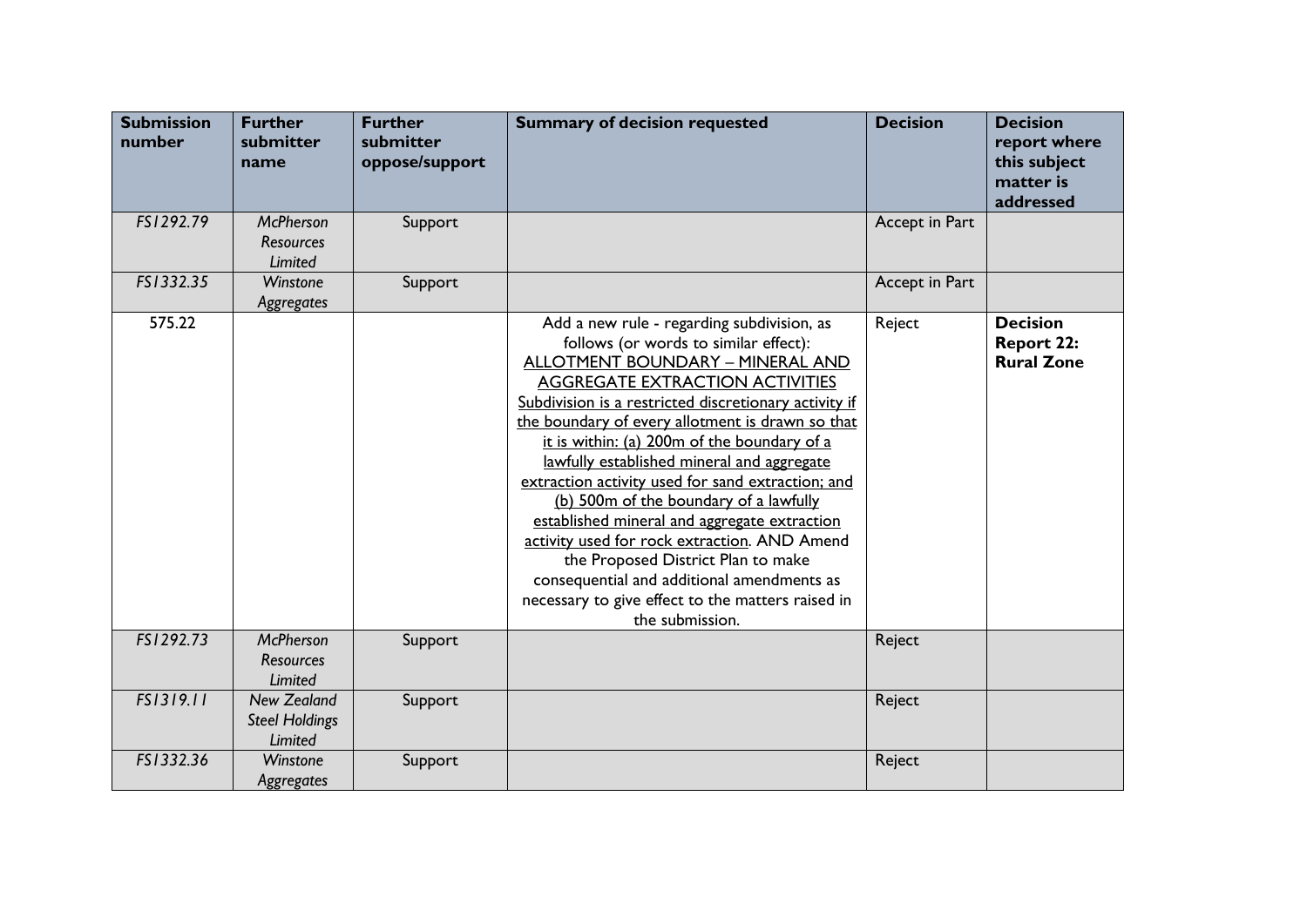| <b>Submission</b><br>number | <b>Further</b><br>submitter<br>name                                               | <b>Further</b><br>submitter<br>oppose/support | <b>Summary of decision requested</b>                                                                                                                                                                                                                                                                                                                                                                                                         | <b>Decision</b> | <b>Decision</b><br>report where<br>this subject<br>matter is<br>addressed         |
|-----------------------------|-----------------------------------------------------------------------------------|-----------------------------------------------|----------------------------------------------------------------------------------------------------------------------------------------------------------------------------------------------------------------------------------------------------------------------------------------------------------------------------------------------------------------------------------------------------------------------------------------------|-----------------|-----------------------------------------------------------------------------------|
| 575.23                      |                                                                                   |                                               | Delete Significant Natural Area from the Tauhei<br>quarry at 1500 Tauhei Road, Tuakau (property<br>1005650). (A map of the respective area sought<br>for deletion is attached to the original submission<br>as Appendix B). AND Amend the Proposed<br>District Plan to make consequential and<br>additional amendments as necessary to give<br>effect to the matters raised in the submission.                                               | Accept in Part  | <b>Decision</b><br><b>Report 9:</b><br><b>Significant</b><br><b>Natural Areas</b> |
| FS1027.9                    | Peter Ayson on<br>behalf of<br>Ngaruawahia<br><b>Action Group</b><br>Incorporated | Oppose                                        |                                                                                                                                                                                                                                                                                                                                                                                                                                              | Accept in Part  |                                                                                   |
| FS1293.118                  | Department of<br>Conservation                                                     | Oppose                                        |                                                                                                                                                                                                                                                                                                                                                                                                                                              | Accept in Part  |                                                                                   |
| 575.24                      |                                                                                   |                                               | Delete Significant Natural Area from the<br>Waingaro quarry land (Waingaro Road,<br>Ngaruawahia - properties 2006029, 1012692,<br>1012697 and 1012732). (A map of the respective<br>area sought for deletion is attached to the<br>original submission as Appendix B). AND<br>Amend the Proposed District Plan to make<br>consequential and additional amendments as<br>necessary to give effect to the matters raised in<br>the submission. | Accept in Part  | <b>Decision</b><br><b>Report 9:</b><br><b>Significant</b><br><b>Natural Areas</b> |
| FS1293.119                  | Department of<br>Conservation                                                     | Oppose                                        |                                                                                                                                                                                                                                                                                                                                                                                                                                              | Accept in Part  |                                                                                   |
| 575.25                      |                                                                                   |                                               | Delete the Outstanding Natural Feature from<br>the Waingaro quarry land (Waignaro Road,<br>Ngaruawahia - properties 2006029, 1012692,                                                                                                                                                                                                                                                                                                        | Reject          | <b>Decision</b><br>Report 10:<br><b>Landscapes</b>                                |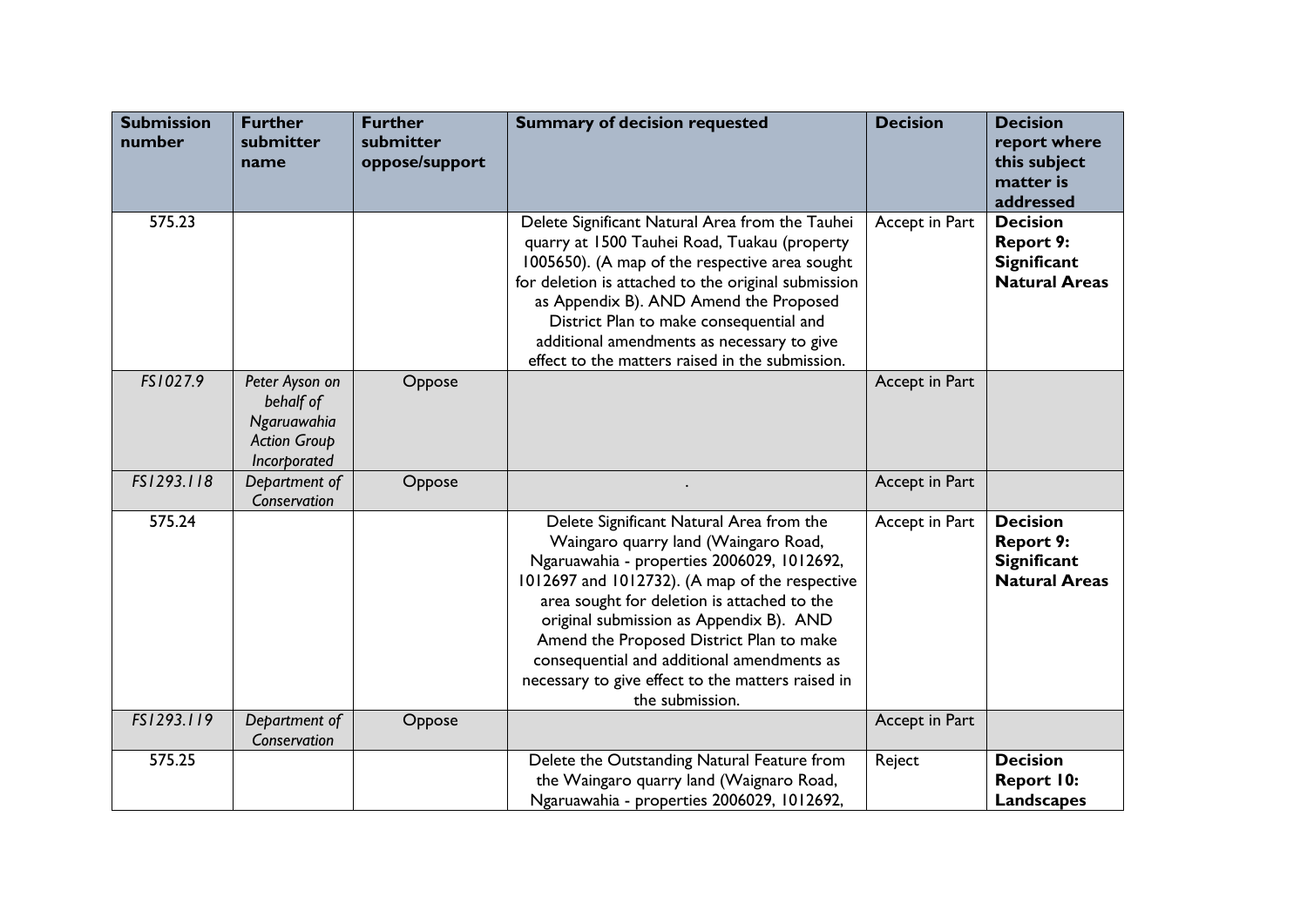| <b>Submission</b><br>number | <b>Further</b><br>submitter<br>name                                               | <b>Further</b><br>submitter<br>oppose/support | <b>Summary of decision requested</b>                                                                                                                                                                                                                                                                                                                                                                                                                                                                                                                                                                                        | <b>Decision</b> | <b>Decision</b><br>report where<br>this subject<br>matter is<br>addressed |
|-----------------------------|-----------------------------------------------------------------------------------|-----------------------------------------------|-----------------------------------------------------------------------------------------------------------------------------------------------------------------------------------------------------------------------------------------------------------------------------------------------------------------------------------------------------------------------------------------------------------------------------------------------------------------------------------------------------------------------------------------------------------------------------------------------------------------------------|-----------------|---------------------------------------------------------------------------|
|                             |                                                                                   |                                               | 1012697 and 1012732. (A map of the respective<br>area sought for deletion is attached to the<br>original submission as Appendix B). AND<br>Amend the Proposed District Plan to make<br>consequential and additional amendments as<br>necessary to give effect to the matters raised in<br>the submission.                                                                                                                                                                                                                                                                                                                   |                 |                                                                           |
| FS1027.8                    | Peter Ayson on<br>behalf of<br>Ngaruawahia<br><b>Action Group</b><br>Incorporated | Oppose                                        |                                                                                                                                                                                                                                                                                                                                                                                                                                                                                                                                                                                                                             | Accept          | <b>Decision</b><br><b>Report 10:</b><br><b>Landscapes</b>                 |
| 575.26                      |                                                                                   |                                               | Delete the Significant Amenity Landscape on the<br>Tuakau quarry land (Friedlander Road, Tuakau -<br>property 301603). (A map of the respective area<br>sought for deletion is attached to the original<br>submission as Appendix B). OR Amend the<br>Significant Amenity Landscape on Tuakau quarry<br>land (Friedlander Road, Tuakau - property<br>301603) to reduce the extent as shown on<br>Appendix B of the submission to only cover<br>farmland. AND Amend the Proposed District<br>Plan to make consequential and additional<br>amendments as necessary to give effect to the<br>matters raised in the submission. | Accept          | <b>Decision</b><br><b>Report 10:</b><br><b>Landscapes</b>                 |
| 575.27                      |                                                                                   |                                               | Retain the "Aggregate Extraction Area" overlay<br>applying across all three quarries in Tuakau,<br>Waingaro and Tauhei.                                                                                                                                                                                                                                                                                                                                                                                                                                                                                                     | Accept          | <b>Decision</b><br>Report 28O:<br><b>Zoning - Rest</b><br>of District     |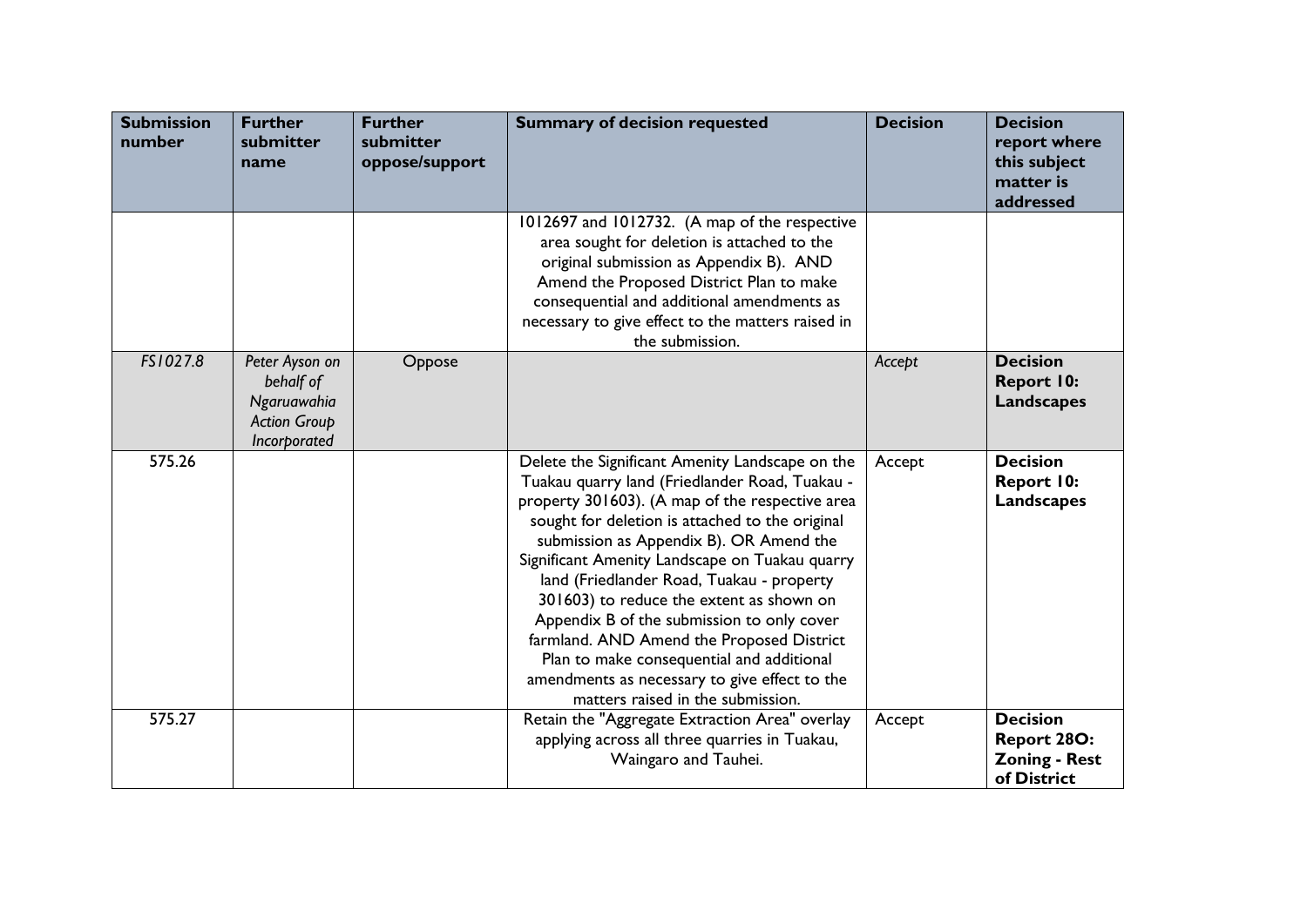| <b>Submission</b><br>number | <b>Further</b><br>submitter<br>name                                            | <b>Further</b><br>submitter<br>oppose/support | <b>Summary of decision requested</b>                                                                                                                                                                                                                                                                                                                                                                                                                                                                                                                                                                                                                                                                                                                                                                                                                | <b>Decision</b> | <b>Decision</b><br>report where<br>this subject<br>matter is<br>addressed |
|-----------------------------|--------------------------------------------------------------------------------|-----------------------------------------------|-----------------------------------------------------------------------------------------------------------------------------------------------------------------------------------------------------------------------------------------------------------------------------------------------------------------------------------------------------------------------------------------------------------------------------------------------------------------------------------------------------------------------------------------------------------------------------------------------------------------------------------------------------------------------------------------------------------------------------------------------------------------------------------------------------------------------------------------------------|-----------------|---------------------------------------------------------------------------|
| 575.28                      |                                                                                |                                               | Retain Policy 5.3.3 Industrial and commercial<br>activities except for the amendments sought<br>below. AND Add a new clause to Policy 5.3.3 -<br>Industrial and Commercial Activities, by adding<br>on an additional point as follows: (a)<br>Rural<br>industries and services are managed to ensure<br>they are in keeping with the character of the<br>Rural Zone. (b) Avoid locating industrial and<br>commercial activities in rural areas that do not<br>have a genuine functional connection with the<br>land or soil resource. (c)<br>rural<br>Allowing for mineral and aggregate extraction<br>activities insofar as they are lawfully established<br>in the Rural Zone. AND Amend the Proposed<br>District Plan to make consequential and<br>additional amendments as necessary to give<br>effect to the matters raised in the submission. | Reject          | <b>Decision</b><br><b>Report 22:</b><br><b>Rural Zone</b>                 |
| FS1198.28                   | <b>Bathurst</b><br><b>Resources</b><br>Limited and BT<br><b>Mining Limited</b> | Support                                       |                                                                                                                                                                                                                                                                                                                                                                                                                                                                                                                                                                                                                                                                                                                                                                                                                                                     | Reject          |                                                                           |
| FS1292.35                   | <b>McPherson</b><br><b>Resources</b><br><b>Limited</b>                         | Support                                       |                                                                                                                                                                                                                                                                                                                                                                                                                                                                                                                                                                                                                                                                                                                                                                                                                                                     | Reject          |                                                                           |
| FS1319.12                   | <b>New Zealand</b><br><b>Steel Holdings</b><br>Limited                         | Support                                       |                                                                                                                                                                                                                                                                                                                                                                                                                                                                                                                                                                                                                                                                                                                                                                                                                                                     | Reject          |                                                                           |
| FS1332.37                   | Winstone<br>Aggregates                                                         | Support                                       |                                                                                                                                                                                                                                                                                                                                                                                                                                                                                                                                                                                                                                                                                                                                                                                                                                                     | Reject          |                                                                           |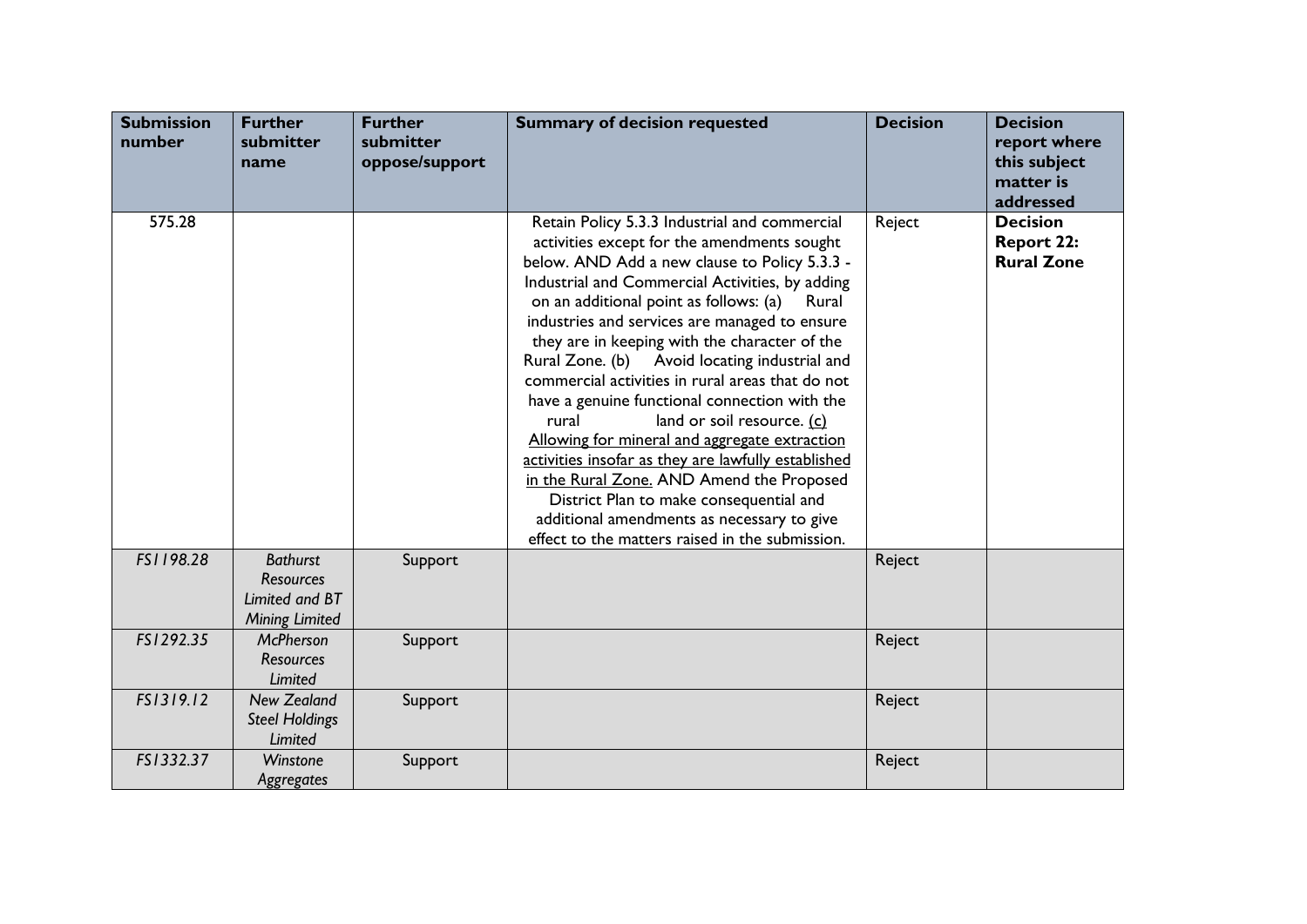| <b>Submission</b><br>number | <b>Further</b><br>submitter<br>name                                            | <b>Further</b><br>submitter<br>oppose/support | <b>Summary of decision requested</b>                                                                                                                                                                                                                                                                                                                                                                                                                                                                                                                                                                                                          | <b>Decision</b> | <b>Decision</b><br>report where<br>this subject<br>matter is<br>addressed |
|-----------------------------|--------------------------------------------------------------------------------|-----------------------------------------------|-----------------------------------------------------------------------------------------------------------------------------------------------------------------------------------------------------------------------------------------------------------------------------------------------------------------------------------------------------------------------------------------------------------------------------------------------------------------------------------------------------------------------------------------------------------------------------------------------------------------------------------------------|-----------------|---------------------------------------------------------------------------|
| FS1377.147                  | <b>Havelock</b><br><b>Village Limited</b>                                      | Support                                       |                                                                                                                                                                                                                                                                                                                                                                                                                                                                                                                                                                                                                                               | Reject          |                                                                           |
| 575.29                      |                                                                                |                                               | Retain Policy 5.3.7 (h Reverse sensitivity effects,<br>except for the amendments sought below; AND<br>Amend Policy 5.3.7 (h) Reverse sensitivity<br>effects, as follows (or words to similar effect): (h)<br>Provide for intensive farming activities and<br>mineral and aggregate extraction activities,<br>recognising the potential adverse effects that<br>need to be managed, including noise, visual<br>amenity, rural character or landscape effects, and<br>odour. AND Amend the Proposed District Plan<br>to make consequential and additional<br>amendments as necessary to give effect to the<br>matters raised in the submission. | Accept in Part  | <b>Decision</b><br><b>Report 22:</b><br><b>Rural Zone</b>                 |
| FS1198.29                   | <b>Bathurst</b><br><b>Resources</b><br>Limited and BT<br><b>Mining Limited</b> | Support                                       |                                                                                                                                                                                                                                                                                                                                                                                                                                                                                                                                                                                                                                               | Accept in Part  |                                                                           |
| FS1292.37                   | <b>McPherson</b><br>Resources<br>Limited                                       | Support                                       |                                                                                                                                                                                                                                                                                                                                                                                                                                                                                                                                                                                                                                               | Accept in Part  |                                                                           |
| FS1319.13                   | <b>New Zealand</b><br><b>Steel Holdings</b><br><b>Limited</b>                  | Support                                       |                                                                                                                                                                                                                                                                                                                                                                                                                                                                                                                                                                                                                                               | Accept in Part  |                                                                           |
| FS1332.38                   | Winstone<br>Aggregates                                                         | Support                                       |                                                                                                                                                                                                                                                                                                                                                                                                                                                                                                                                                                                                                                               | Accept in Part  |                                                                           |
| FS1377.148                  | <b>Havelock</b><br><b>Village Limited</b>                                      | Support                                       |                                                                                                                                                                                                                                                                                                                                                                                                                                                                                                                                                                                                                                               | Accept in Part  |                                                                           |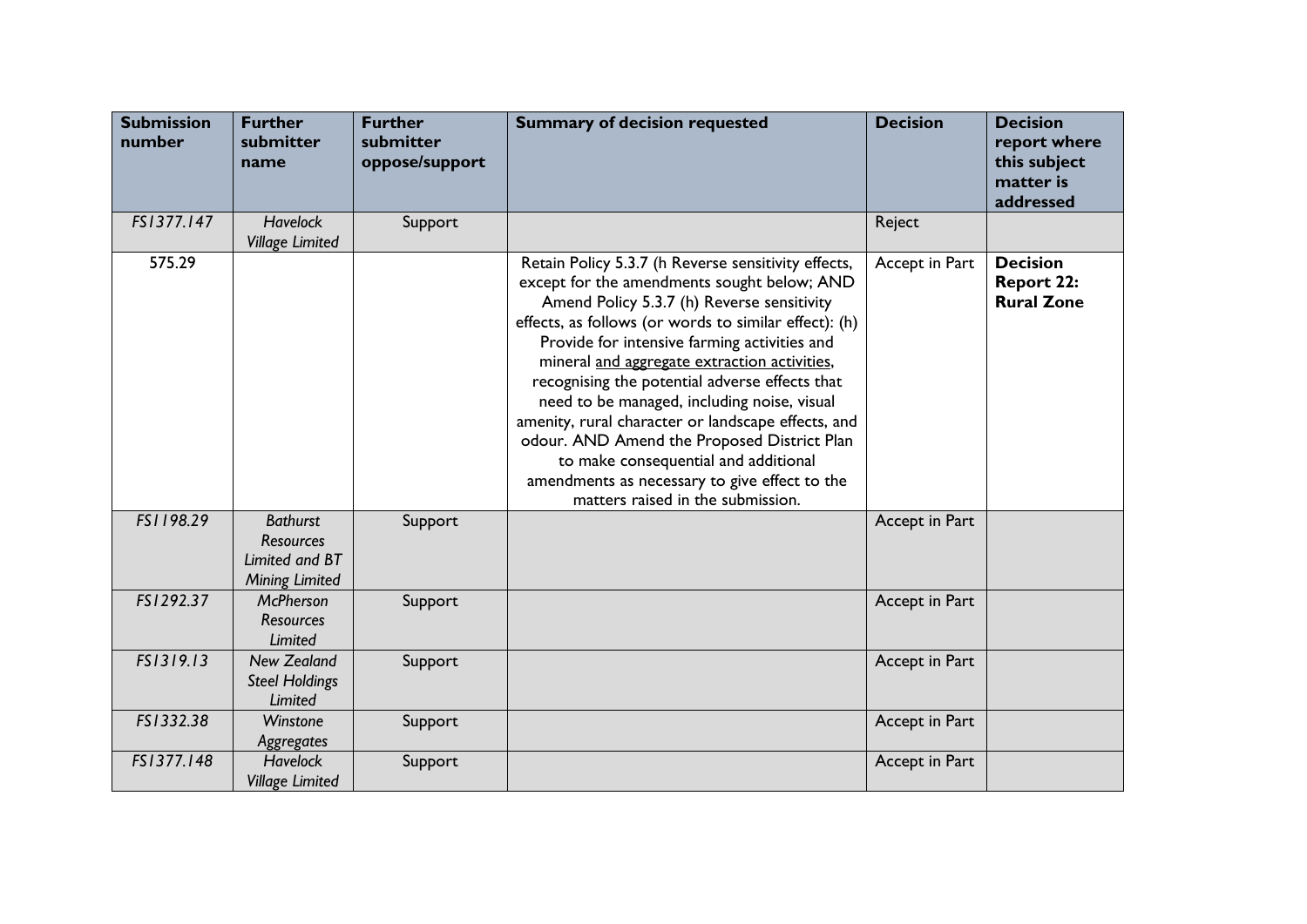| <b>Submission</b><br>number | <b>Further</b><br>submitter<br>name                                               | <b>Further</b><br>submitter<br>oppose/support | <b>Summary of decision requested</b>                                                                                                                                                                                                                                                                                                                                                                                                                                                                                                             | <b>Decision</b> | <b>Decision</b><br>report where<br>this subject<br>matter is<br>addressed |
|-----------------------------|-----------------------------------------------------------------------------------|-----------------------------------------------|--------------------------------------------------------------------------------------------------------------------------------------------------------------------------------------------------------------------------------------------------------------------------------------------------------------------------------------------------------------------------------------------------------------------------------------------------------------------------------------------------------------------------------------------------|-----------------|---------------------------------------------------------------------------|
| 575.30                      |                                                                                   |                                               | Retain Policy 5.3.9 Non-rural activities, as<br>notified.                                                                                                                                                                                                                                                                                                                                                                                                                                                                                        | Accept in Part  | <b>Decision</b><br><b>Report 22:</b><br><b>Rural Zone</b>                 |
| FS1292.44                   | <b>McPherson</b><br><b>Resources</b><br>Limited                                   | Support                                       |                                                                                                                                                                                                                                                                                                                                                                                                                                                                                                                                                  | Accept in Part  |                                                                           |
| 575.31                      |                                                                                   |                                               | Retain Policy 5.3.13 Waste management<br>activities, except for the amendments sought<br>below AND Amend Policy 5.3.13 (a) Waste<br>management activities, as follows (or words to<br>similar effect): Provide for the rehabilitation of<br>existing quarry sites upon decommission.<br>including landfill and cleanfill activities, where<br>there is an environmental gain. AND Amend the<br>Proposed District Plan to make consequential<br>and additional amendments as necessary to give<br>effect to the matters raised in the submission. | Reject          | <b>Decision</b><br><b>Report 22:</b><br><b>Rural Zone</b>                 |
| FS1027.5                    | Peter Ayson on<br>behalf of<br>Ngaruawahia<br><b>Action Group</b><br>Incorporated | Oppose                                        |                                                                                                                                                                                                                                                                                                                                                                                                                                                                                                                                                  | Accept          |                                                                           |
| FS1292.50                   | <b>McPherson</b><br><b>Resources</b><br>Limited                                   | Support                                       |                                                                                                                                                                                                                                                                                                                                                                                                                                                                                                                                                  | Reject          |                                                                           |
| FS1332.39                   | Winstone<br>Aggregates                                                            | Support                                       |                                                                                                                                                                                                                                                                                                                                                                                                                                                                                                                                                  | Reject          |                                                                           |
| 575.32                      |                                                                                   |                                               | Retain Policy 5.3.15 Noise and vibration, except<br>for the amendments sought below; AND Amend<br>Policy 5.3.15 (a)(iii) Noise and vibration, as                                                                                                                                                                                                                                                                                                                                                                                                 | Accept in Part  | <b>Decision</b><br><b>Report 22:</b><br><b>Rural Zone</b>                 |